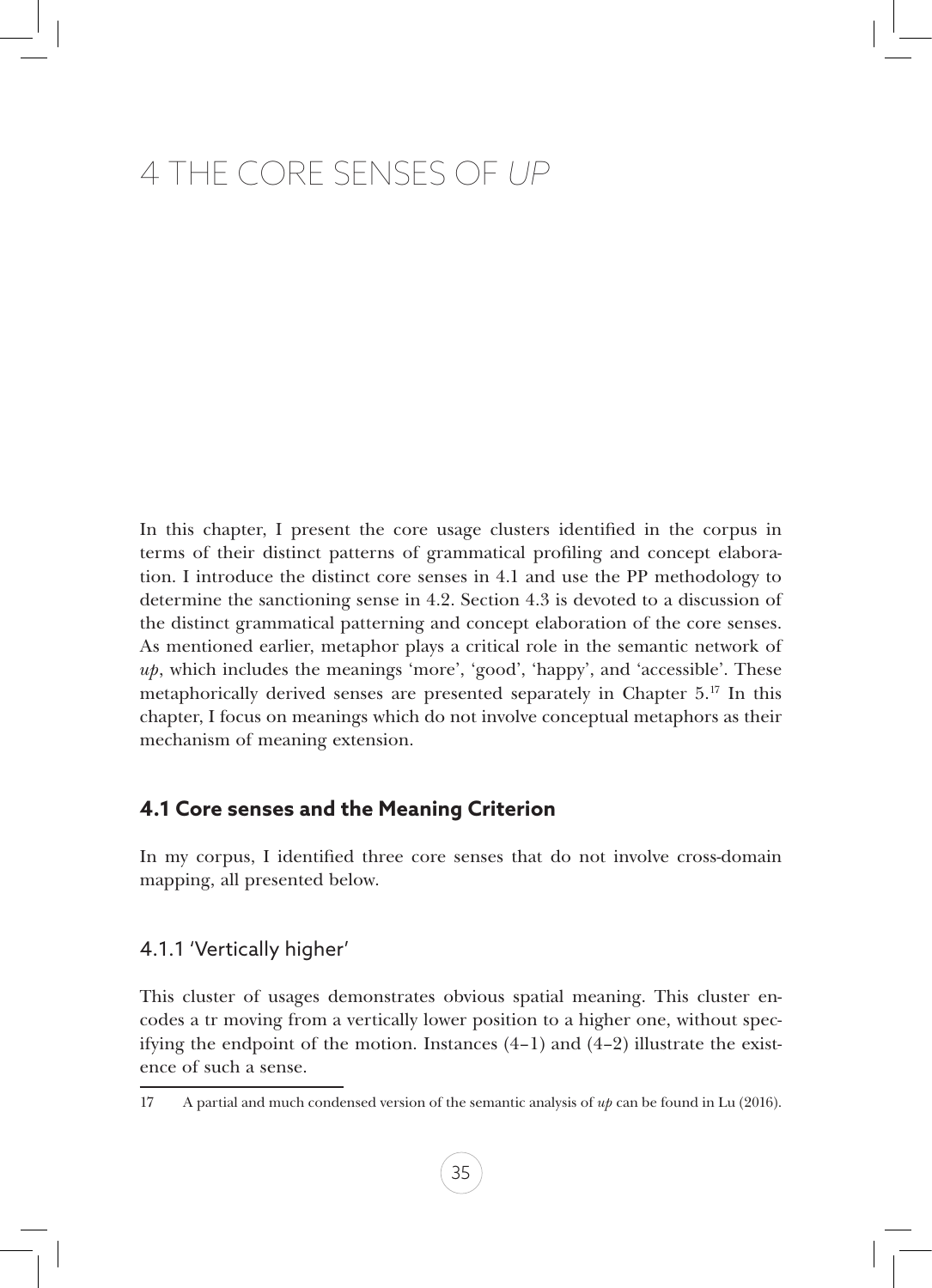$(4-1)$  *I* was able to soar *up*, to fly, *I* could rock in the air like that balloon.

(4–2) *Stretch up gently for 10 counts*.

In (4–1), the tr, *I*, goes vertically higher by means of *soar*. The endpoint of the trajectory is unspecified. For  $(4-2)$ , what moves to a vertically higher position is a part of the addressee's body. Hearing the imperative, the addressee will try to extend a part of their body as the tr, along the vertical dimension. In these two examples, what is salient in the trajectory of the tr is the path, among the sourcepath-goal schema (Johnson 1987). The source or the goal of the trajectory is not specified, or not "profiled" in the CG sense. The above instances exhibit a distinct semantic characteristic, so they satisfy the Meaning Criterion of PP.

# 4.1.2 'Approaching'

The second sense I identified is 'approaching.' This cluster of usages is used to describe the trajectory of a primary figure along a path as the tr approaches a reference point.

- (4–3) *She swam in what she hoped was the direction of the stairs, only to come up against a wall.*
- (4–4) *They've got longer reach than us. To have a chance we have to get up close*.
- $(4-5)$  *[Y]ou were not to look at your masters when they came up the drive, but to hoe on regardless*.

In (4–3), the tr, *she*, travels along a path by means of swimming and approaches the reference point, *a wall*. In (4–4), the tr, *we*, moves along a path in order to get close to the reference point, *them*, which is not mentioned but inferable from context. *They* in (5) is the tr that performs a locomotion along the linguistically specified path, encoded as *the drive*. The reference point in (4–5) is again unspecified but can be inferred from context to be where the addressee is standing.

Various individual parts of the conceptual scene can be linguistically elaborated. In this cluster of uses, we can code the goal of the trajectory of the primary figure as in  $(4-3)$ , the path as in  $(4-5)$ , or neither as in  $(4-4)$ .

The above instances carry an additional meaning which is different from the previous sense.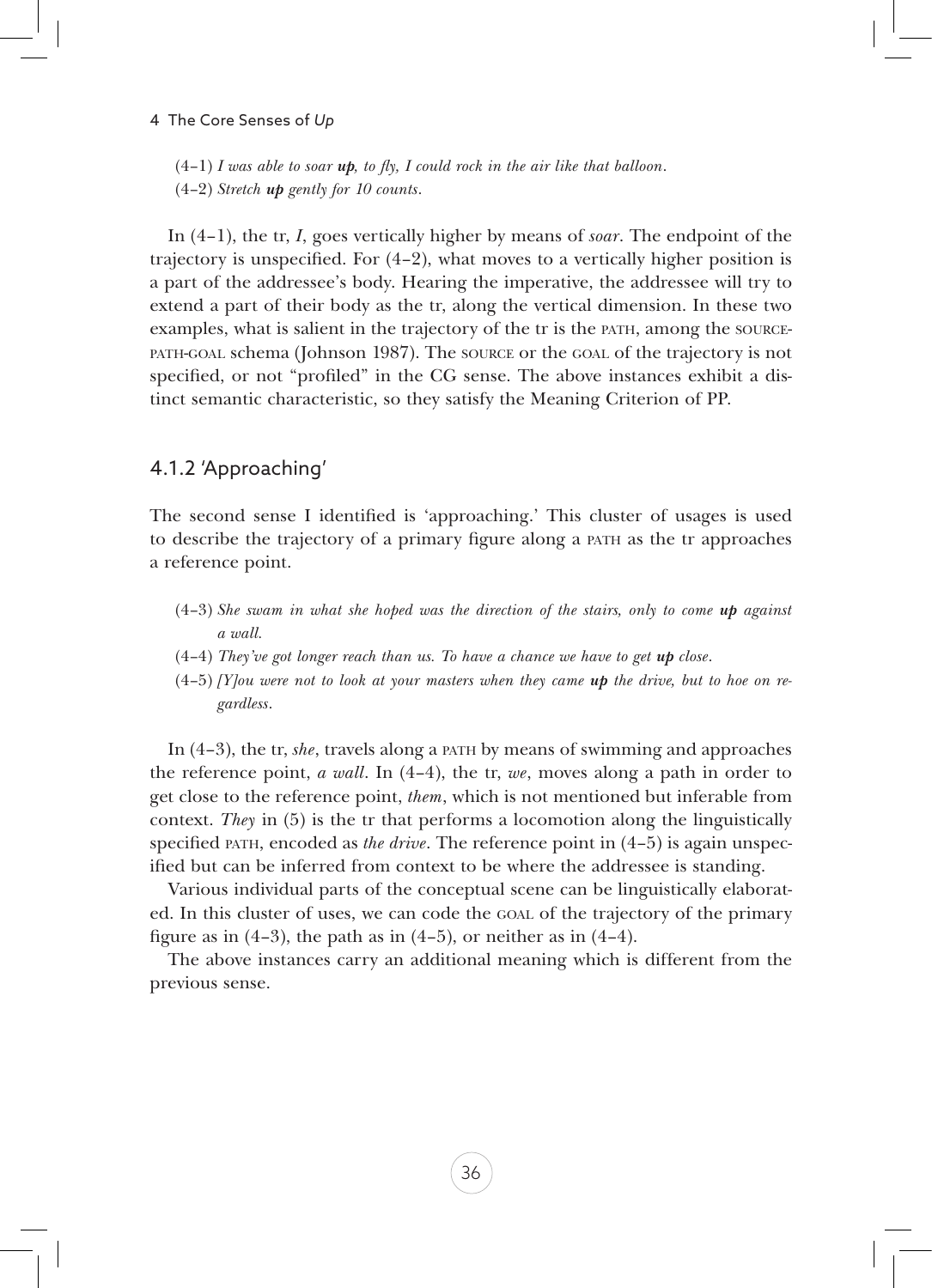### 4.1.3 'Completive'

The third sense that I identified in the corpus is 'completive.'18 The semantic characteristic of this cluster of usages is that the use of *up* portrays a process that unfolds along the temporal axis until the process finally reaches a certain point where it can be considered complete in a loose sense. Instances  $(4-6)$  to  $(4-8)$ are typical:

- (4–6) *The men have been locked up in their cells since day one of their imprisonment*.
- (4–7) *[T]he skull was taken from its tomb and split up among Fang families*…
- (4–8) *There's metal and circuitry mixed up in there*.

The *up* in (4–6) is used to express that the process of locking the men in their cells by an unspecified agent reaches a boundary beyond which further development of the process is impossible. However,  $(4-7)$  and  $(4-8)$  are slightly different from  $(4-6)$ . The process of locking in  $(4-6)$  has an inherent endpoint, which coincides with the moment when the key to the lock turns to its limit and brings the latch to a click. By contrast, in  $(4-7)$ , the use of  $up$  denotes that the process of separating the tr, *the skull*, reaches an extent at which the pieces of the skull may subjectively count as being separated. By the same token, in  $(4-8)$  there is no inherent endpoint to the process of mixing, but it does seem to have a final state, though it is difficult to specify its nature.

Instances  $(4-6)$  to  $(4-8)$  show that 'completive' exhibits an additional meaning which is not found in the other two. This satisfies the Meaning Criterion, although the difference between (4–6) and the other two instances will be addressed with reference to the Concept Elaboration Criterion and the Grammatical Criterion.

### **4.2 Decision of the sanctioning sense**

Following the methodology of PP, after the identification of the meanings the next step is to identify the most basic one from which the others derive.

The first criterion of PP, which is the earliest attested meaning, refers to the historically earliest meaning as a likely candidate for the primary sense. The Oxford English Dictionary lists the sense 'vertically higher' as the earliest meaning, which makes it fit the first criterion. The second criterion of PP is the unique spatial

<sup>18</sup> One may doubt how 'completive' counts as a basic core sense, given the involvement of the conceptual domain of time in which the usage of 'completive' occurs. The reason I consider 'completive' to be a core sense is that the rise of 'completive' is not based on a direct cross-domain mapping between space and time. Rather, 'completive' should be regarded as an extension from 'approaching', and the mechanism of semantic extension is in fact one of "subjectification" (Langacker 1990) instead of metaphor. The rationale of such classification will become self-evident in later chapters. Interested readers are referred to Lu (2017) for a similar argument.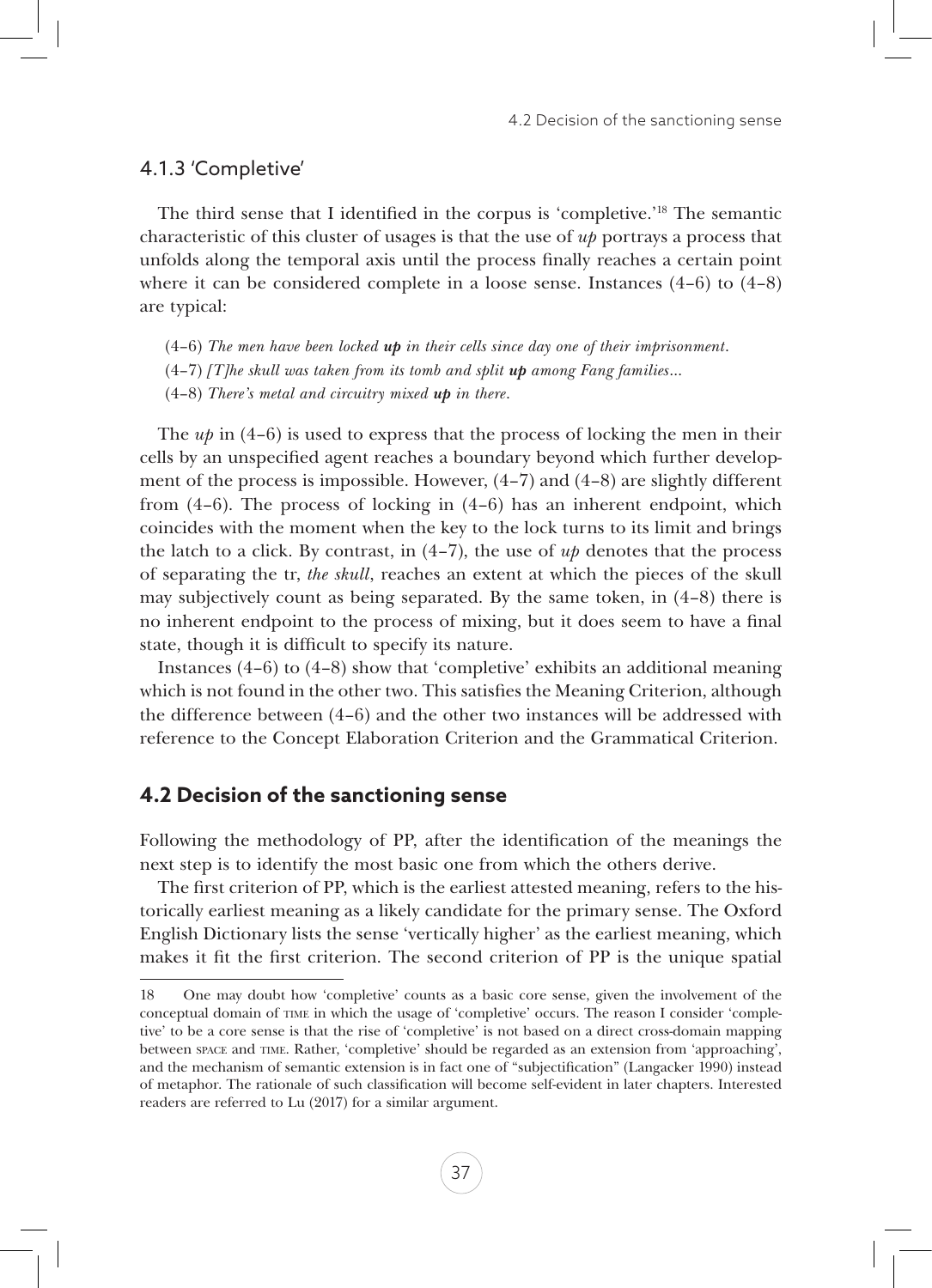configuration involved in most of the senses identified. For instance, Tyler and Evans (2003) argue that eight out of the fifteen senses of *over* clearly involve the tr being higher than the lm, hence the primary sense of *over* should also involve such a spatial configuration. Applying this criterion to  $u\psi$  shows that 'vertically higher', 'approaching,' and many other metaphorical meanings involve a unique spatial configuration of the tr moving to a vertically higher location or being located higher than a lm. Therefore, according to the second criterion of PP, the primary sense should also exhibit such a spatio-configurational property. The third criterion concerns the naturalness of prediction, which suggests that the selection of the primary sense in a semantic network allows for the most natural meaning extensions of all the senses from the primary sense. Among the three meanings of *up*, I consider 'vertically higher' the most natural selection of the primary sense, since the image-schematic component associated with 'vertically higher' is immanent in those extensions, but not vice versa. The image-schematic component is also apparent in the metaphorical senses.

The fourth criterion of PP concerns the way the selection of the primary sense facilitates cognitive processing. In Cognitive Linguistics, semantic extension typically occurs from a concrete domain to an abstract one. Among the core senses of *up*, 'vertically higher' and 'approaching' are more concrete, so a selection of either of the two is more natural. However, some cases of 'approaching' can have a dual reading between 'approaching' and 'completive' in context, which we will come back to in 4.3. 'Vertically higher' is therefore a more likely candidate to meet the fourth criterion of the primary sense. In Table 1 below, 'vertically higher' receives a double circle that stands for its total fulfillment of this fourth criterion, while 'approaching' has a single circle that stands for its partial fulfillment of the criterion.

The fifth criterion of PP suggests that the prototypical sense is most closely related to our lived experience concerning that particular lexical item. For *up*, I consider 'vertically higher' and 'approaching' more closely related to our phenomenological experience, since the concept of space is what human beings are most familiar with. Furthermore, as has been pointed out above, some instances of 'approaching' have a dual interpretation of 'completive' which goes beyond the spatial domain. The meaning therefore receives only a single circle in Table 1 below, indicating its partial fulfillment of this criterion.

Table 1 below summarizes the above discussion, where a double circle stands for full satisfaction of a particular criterion.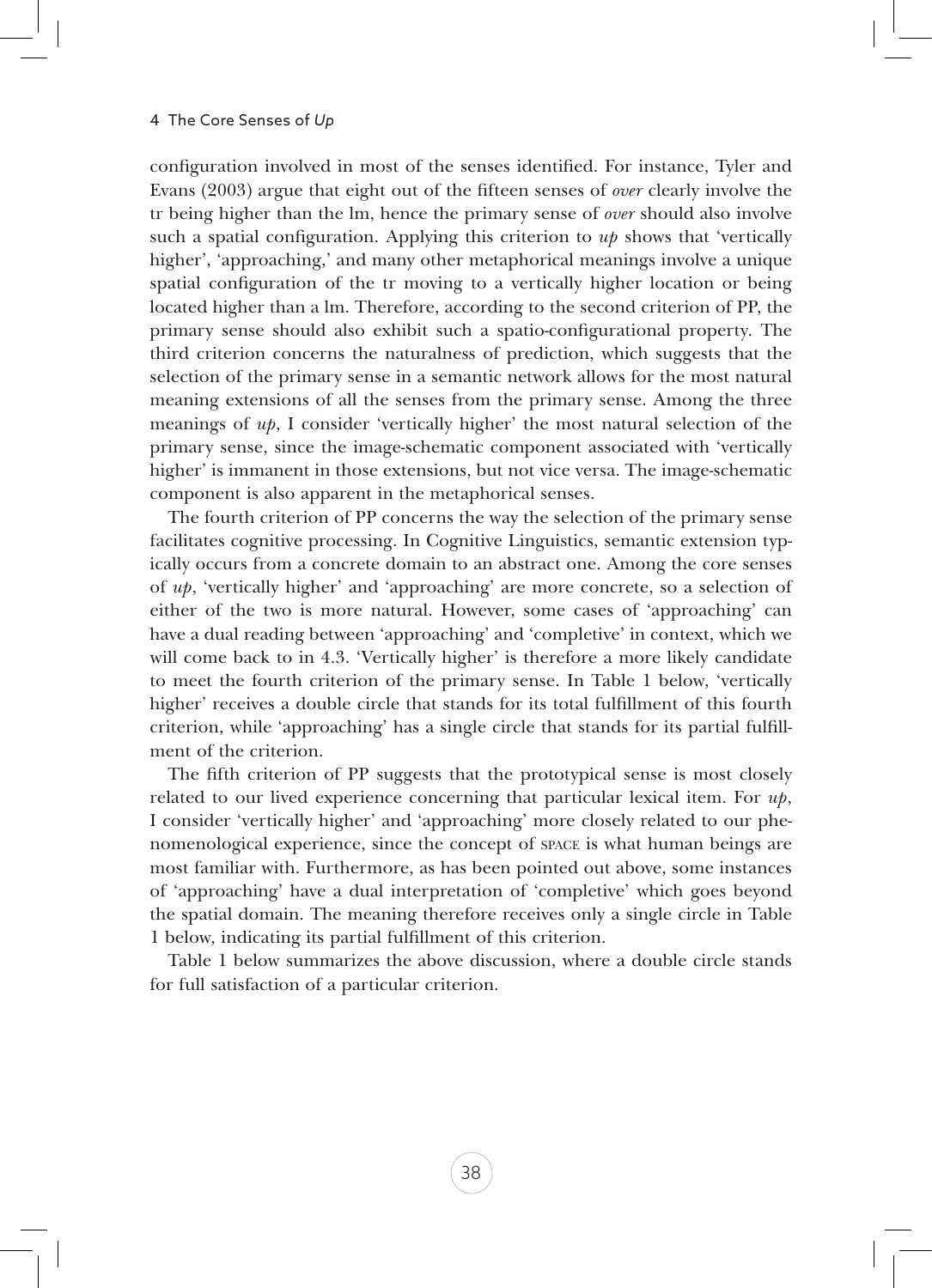|                                                  | 'Vertically higher' | 'Approaching' | 'Completive' |
|--------------------------------------------------|---------------------|---------------|--------------|
| Earliest attested<br>meaning                     |                     |               |              |
| Predominance<br>in the semantic network          |                     |               |              |
| Predictability with<br>reference to other senses |                     |               |              |
| Plausible cognitive<br>antecedent                |                     |               |              |
| Human phenomenological<br>experience             |                     |               |              |

**Table 1:** Primary sense decision for *up* based on Evans' (2004) criteria

Evans (2004) also points out that the decision of the primary sense does not depend on any single criterion but on how each sense fits all the criteria in general. Following from that, 'vertically higher' best fits all the above criteria, so I consider that sense the most likely candidate for the primary sense, from which the other senses derive.

# **4.3 The core senses of** *up* **and their associated constructional schemas**

In this section, I discuss the three core meanings of *up* in terms of their associated constructional schemas, which include their respective patterns of concept elaboration and grammatical behavior as mentioned above.

# 4.3.1 'Vertically higher' and its associated constructional schemas<sup>19</sup>

In my corpus, there are two important sub-groups of constructional schemas associated with 'vertically higher,' with one profiling only the path, and the other profiling both the PATH and either the SOURCE or the GOAL.<sup>20</sup> I present these two sub-groups in 4.3.1.1 and 4.3.1.2.<sup>21</sup>

<sup>19</sup> I use the following notation in formulating constructional schemas: NP for "noun phrase," ADVP for "adverbial phrase," and PREP for "prepositional phrase".

<sup>20</sup> Although a usage event of *up* 'vertically higher' that profiles the source, the path and the GOAL at the same time is not impossible, such usage is not found in the corpus. The absence of such an intuitive possible usage reflects the fundamental difference between an intuition-based and a corpus-based approach to the study of language.

<sup>21</sup> Bear in mind that  $[V] - [UP]$ , as a schematic representation, is simply an abstracted commonality among a group of real occurring usage events. This constructional schema can certainly be elab-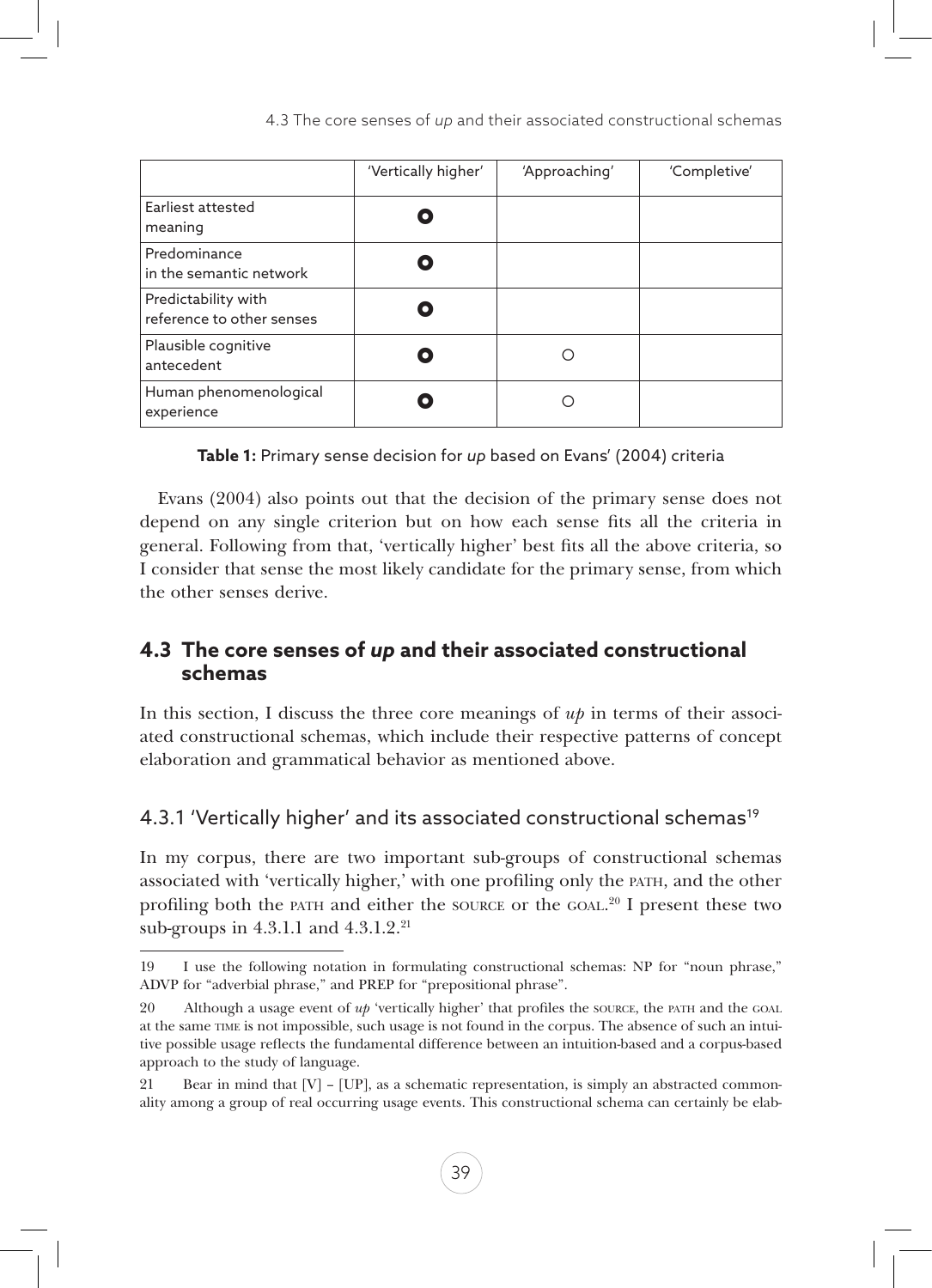### 4.3.1.1 Constructional schemas of 'vertically higher' that profile exclusively PATH

An observation of authentic corpus data reveals the association of *up* 'vertically higher' with constructional schemas which conceptually profile path exclusively as its prototypical characteristic. These constructional schemas include, but are not limited to, the following:  $[V] - [UP]$  and  $[ADVP] - [UP]$ .<sup>22</sup>

The first constructional schema which profiles  $PATH$  is  $[V] - [UP]$ ; it is instantiated by (4–1), repeated here as (4–9), and another example (4–10).

(4–9) *I was able to soar up, to fly, I could rock in the air like that balloon.*

(4–10) *Practice had made perfect: she hardly made a sound. Peter slept on. Rung by rung, she crept up the ladder.*

In (4–9), the tr *I*, by means of soaring, moves along an upward trajectory which is encoded by  $up$ . In (4–10), the tr of  $up$ , *she*, is engaged in vertical motion by creeping upward along an upright object elaborated by *the ladder*.

The meaning of 'vertically higher' does not occur exclusively in constructions that contain a verb. It may also occur in the constructional schema of [ADVP] – [UP] where *up* follows another adverbial phrase, as in (4–11).

### (4–11) *Two-thirds of the way up, she paused to get her breath back before lifting the heavy hatch and sliding it away from the opening*…23

In (4–11), the entity which follows a vertical trajectory, i.e. the tr of *up*, is not provided by the first adverbial phrase nor by any of the arguments of *up*. The tr of *up* corresponds to the clausal tr that follows, i.e. *she*. In this excerpt, what is prominent is the path along which the tr moves, especially its length, which is linguistically elaborated by *two-thirds of the way*.

The conceptual representation of the above examples is the profiling of path, which leaves source and goal in the "maximal scope" (Langacker 1987) in the

orated using more specific schemas, but I will not go into these details due to space limitations. Note in addition that the sub-schemas of  $[V]$  –  $[UP]$  which involve either the Interactive Focus (Lindner 1983), a deictic noun, or a prepositional phrase profile not only the path but also the goal, and will therefore be discussed in section 4.3.1.2.

<sup>22</sup> The list of schemas presented here is not meant to be exhaustive but is only generalized from a corpus of a particular size. I do not exclude the possibility of finding additional constructional schemas given a larger corpus.

<sup>23</sup> Another possibility is to analyze the first ADVP in (4–11), *two-thirds of the way*, as an NP, which would result in an alternative constructional schema [NP] – [UP]. Either way, what this usage cluster reveals is the potential non-verbal nature of the source of the concept elaboration. In addition to the phrase *two-thirds of the way*, what typically precedes *up* in this schema may include *half-way*, *all the way*, and the like.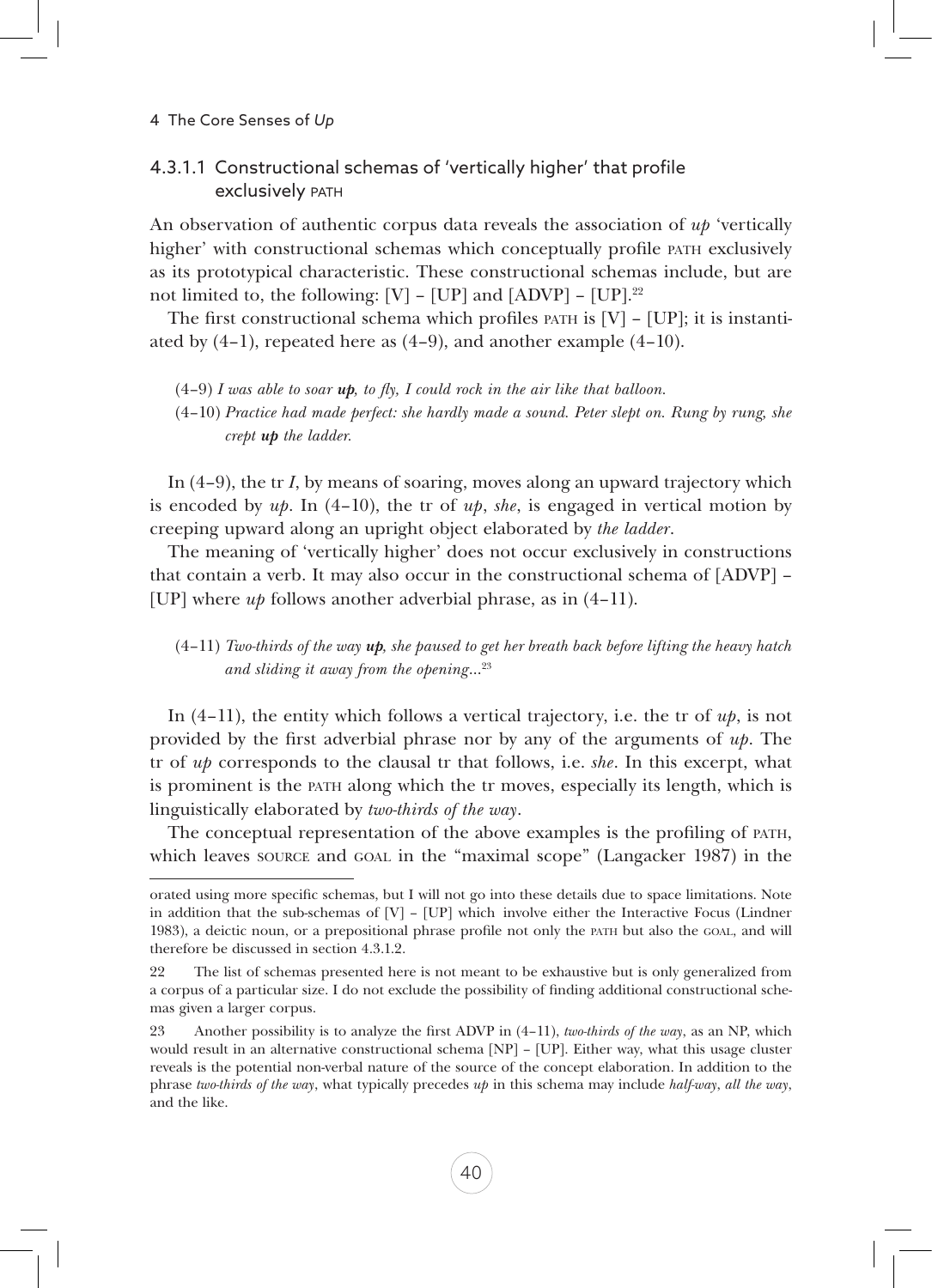

**Figure 4.1:** The image-schematic structure of the constructional schemas that profile exclusively path for 'vertically higher'

general locus of attention, since the two ends of the profiled trajectory do not matter much.<sup>24</sup> The imagistic configuration is schematized as Figure 4.1, where the circles stand for the source and the goal and the arrow in the middle for the PATH. The part in bold is in the profile.<sup>25</sup>

Below, I turn to the other group of constructional schemas that profile not only path but also either goal or source.

# 4.3.1.2 Constructional schemas of 'vertically higher' that profile path and either goal or source

In addition to constructional schemas that profile exclusively path, I identified a set of constructional schemas that profile both path and goal. These goal-prominent<sup>26</sup> schemas include, but are not limited to, the following:  $[V]$  –  $[UP]$  that involves Interactive Focus;  $[V] - [UP]$  that involves a deictic noun; and  $[V] - [UP]$ – [PREPP]. Examples (4–12), (4–13) and (4–14) are illustrations of these three schemas.

(4–12) … *projects ranged from rock hauling, taking rocks out of the creek, picking them up, hauling them up the hill, putting them in a pile*.

<sup>24</sup> The two constructional schemas discussed above can be elaborated using a variety of local schemas with different levels of specificity, which are in turn imminent in real occurring usage events. For instance,  $(4-10)$  can alternatively be schematized as  $[V]$  –  $[UP]$  –  $[NP]$ , which can be seen also as an elaboration of [V] – [UP]. However, a presentation of constructional schemas of such an intermediate level of specificity is not relevant enough to the semantic grouping of the usage events to be included in my analysis.

<sup>25</sup> The figures are numbered according to the chapters they appear in, such as Figure 4.1, 4.2 (if they appear in Chapter 4), 5.1, 5.2 (if they appear in Chapter 5), etc.

<sup>26</sup> Lindner (1983) uses goal-oriented to refer to image-schematic structures of *up* which profile the path and the GOAL.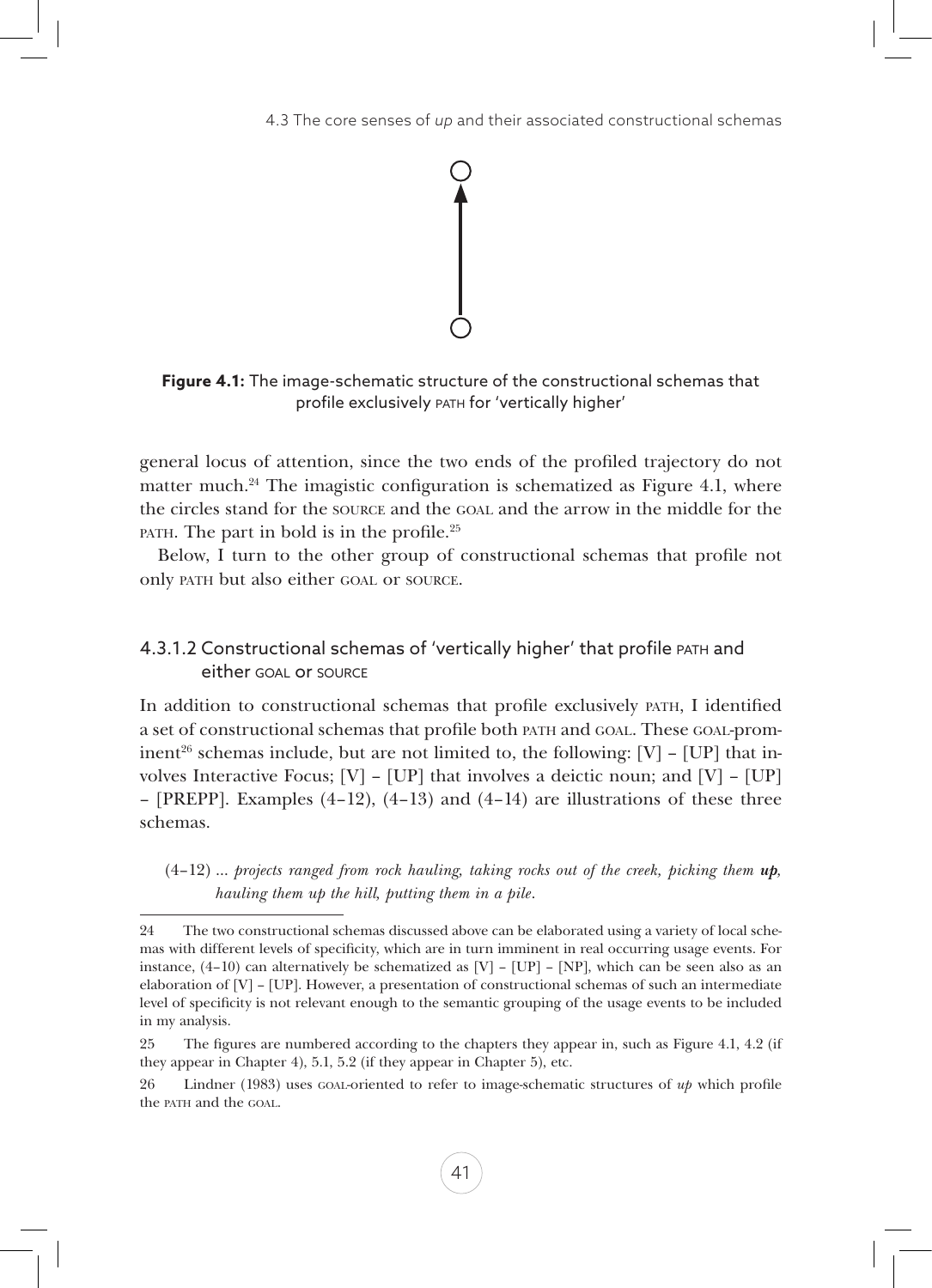(4–13) *You want to look up there. Can you pick the arms that you like the best?*

(4–14) *Millie burst out laughing, and as Ben pulled himself up on to the cart, she said, 'You know, you are funny, the things you say*.'

In (4–12), the tr of *up*, *rocks*, reaches a vertically higher position, i.e. the endpoint of its trajectory, via someone taking and carrying the rocks.27 Here the trajectory of *up* is confined to certain region referred to by Lindner (1983: 162ff) as "Interactive Focus", i.e. the "level of activity" or "hand level", which is associated with the notion of use, possession and activity.<sup>28</sup> Although the endpoint of the trajectory is not linguistically elaborated, it plays an important role in the meaning of examples like  $(4-12)$ . In  $(4-13)$ , the tr of  $up$  is not identical with the tr of *look*, viz. *you*, but is instead the perpetual focus of the experiencer who is looking. The perceptual focus is also a fictive agent that can be construed to move along a vertical trajectory to the endpoint of the path, coded by the deictic noun *there* to indicate the endpoint being away from the speaker. In (4–14), the tr of *up* corresponds to the lm of the verb *pull*, which follows a vertical trajectory and finishes in a spatial relation with respect to a noun phrase, which is formally elaborated by *on to the cart*.

In this group of usage events, GOAL is also highlighted against the conceptual base. The image-schematic structure of this type of usage events is presented as Figure 4.2, with the profiled PATH and GOAL in bold.

 In addition to goal, source is the other possibility that can be profiled along with PATH.  $(4-15)$  illustrates this possibility:

### $(4-15)$  *The smiling ticket agent who has been processing my ticket suddenly looks up from her computer screen and tells me the bad news*.

In  $(4-15)$ , the tr of  $up$  is again different from the tr of the verb, and is a fictive entity that departs from a location and moves in space following an upward trajectory. But in contrast to the previous cluster, the source of its trajectory stands out from the conceptual base, since the source is linguistically elaborated as a PREPP led by *from*. This source-prominent subtype of the [V] – [UP] – [PREPP] can be image-schematically depicted as Figure 4.3, with the profiled path and source in bold.

<sup>27</sup> Note that the tr of *up* in (4–12) is *them*, which corresponds to the lm of *pick*. Such discrepancy can be witnessed in VPCs that involve a direct object, where the tr-lm relationship is different for the verb and the particle, as Langacker (2008: 404) has pointed out. Some VPCs without a direct object may exhibit such discrepancy too. Typical examples include *throw up*, *cough up*, and so on.

<sup>28</sup> The notion of Lindner's (1983) Interactive Focus does relate to a few metaphorical meanings of *up*, such as 'accessible' or 'good'. But the focus of this chapter are the meanings that do not involve metaphorical extension, so the figuratively extended meanings associated with the implicit endpoint of the trajectory which involve the concept of Interactive Focus are studied in Chapter 5.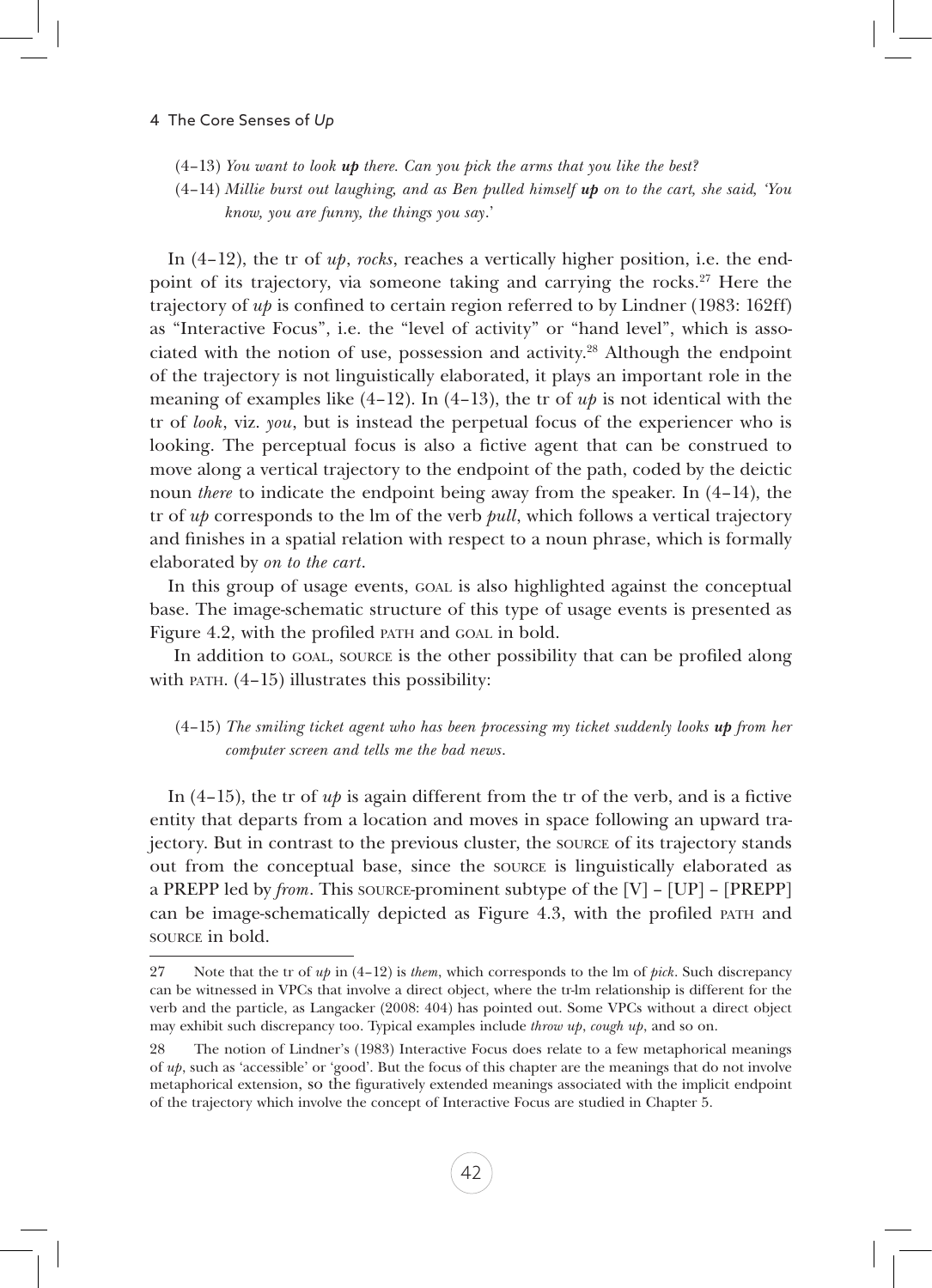

**Figure 4.2:** The image-schematic structure of constructional schemas that profile not only path but also goal for 'vertically higher'



**Figure 4.3:** The image-schematic structure of usage events that profile not only path but also source for 'vertically higher'

I have so far presented three types of constructional schemas, each with its own distinct image-schematic representation. These demonstrate two commonalities of *up* 'vertically higher'. First of all, the verb that precedes *up* needs to be instantiated in the conceptual domain of space, although it does not have to be a typical action verb. In addition to that, the part of path in the source-path-goal schema is always prominent for 'vertically higher', while the source or the goal can selectively receive linguistic elaboration depending on the type of constructional schema at play. In the majority of cases, goal is profiled along with path and may or may not be encoded, while the profiling of source is less frequent.

The imagistic commonality among these constructional schemas can be generalized as Figure 4.4 below. The exclusive profiling of path renders the arrow in bold, whereas source and goal may be optionally profiled so are represented only in dotted circles.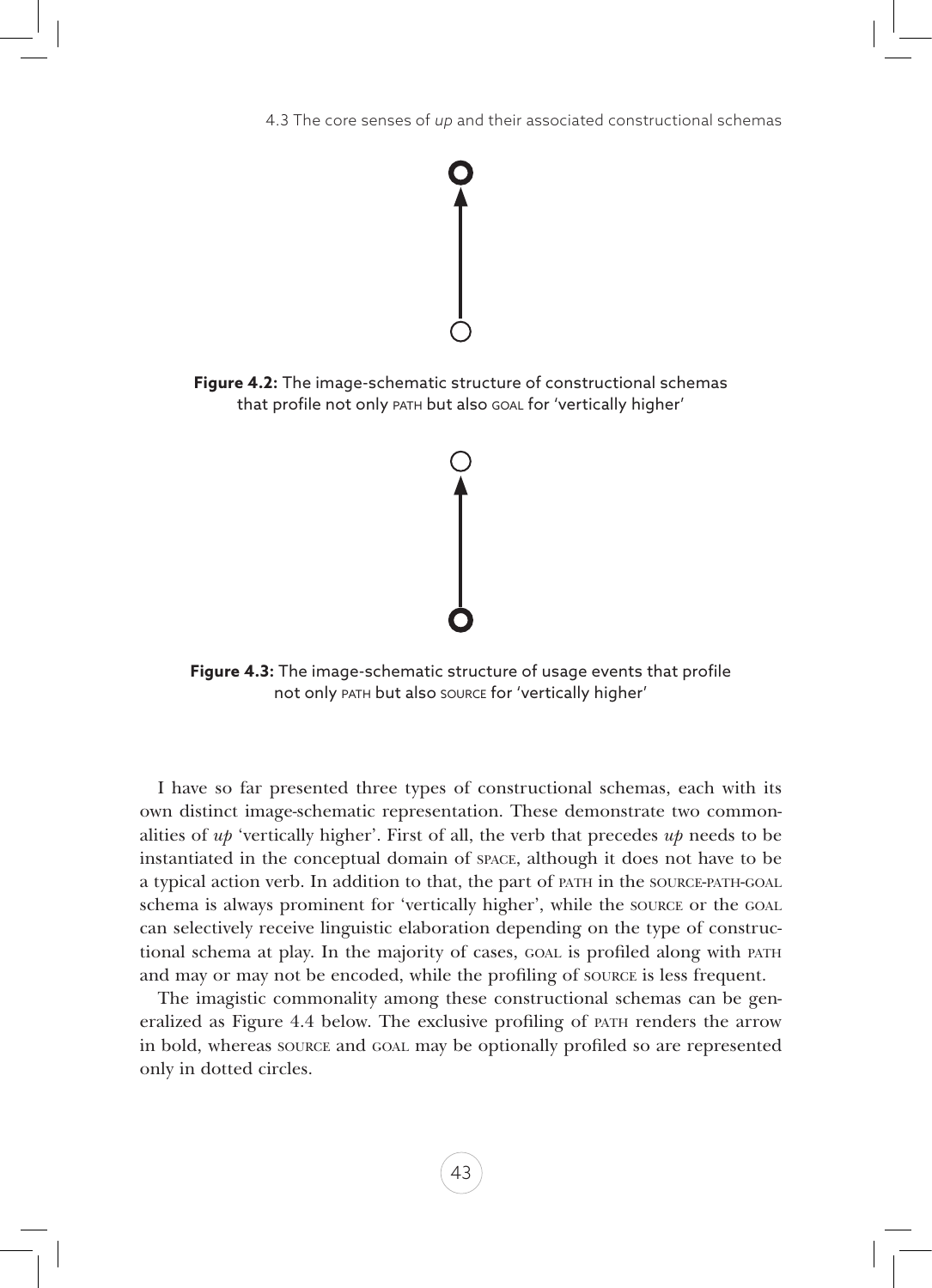

**Figure 4.4:** The general image-schematic structure of 'vertically higher'

Below, I turn to 'approaching', the second major group of usage meaning I identified in the corpus.

# 4.3.2 'Approaching' and its associated constructional schemas

The second semantic cluster I found in the corpus is the meaning of 'approaching' for *up*, which portrays one entity moving in the direction of, and as a result getting close to, another, with the path of motion not necessarily being verti $cal<sup>29</sup>$ . The meaning of this cluster of usage is still concrete in the sense that 'approaching' is still construed against the domain of space. However, although the meaning remains physical, the sense of verticality is not as strong as in 'vertically higher'. In my corpus, I identified three sub-types of constructional schemas associated with 'approaching': schemas that profile path and a specific concrete goal; schemas that profile path and an implicit goal; and schemas that profile only an implicit goal. These constructional schemas also share distinct commonalities in terms of concept elaboration.

# 4.3.2.1 Constructional schemas of 'approaching' that profile path and a concrete goal

In the corpus, the first constructional schema associated with  $u\dot{p}$  'approaching' is  $[V] - [UP] - [PREPP]$ . This cluster of usage involves a construal of an entity of primary focus moving toward the direction and as a consequence getting close to the entity of secondary focus. Excerpts  $(4-16)$  and  $(4-17)$  typify this schema:

<sup>29</sup> Though not explicitly indicating this, Hawkins (1984: 389) seems to suggest that a usage of *up*, as in *They trotted up the path*, operates on the horizontal plane. But as will be shown later, this observation might not hold. I consider this cluster of usage to involve only a less strict vertical sense.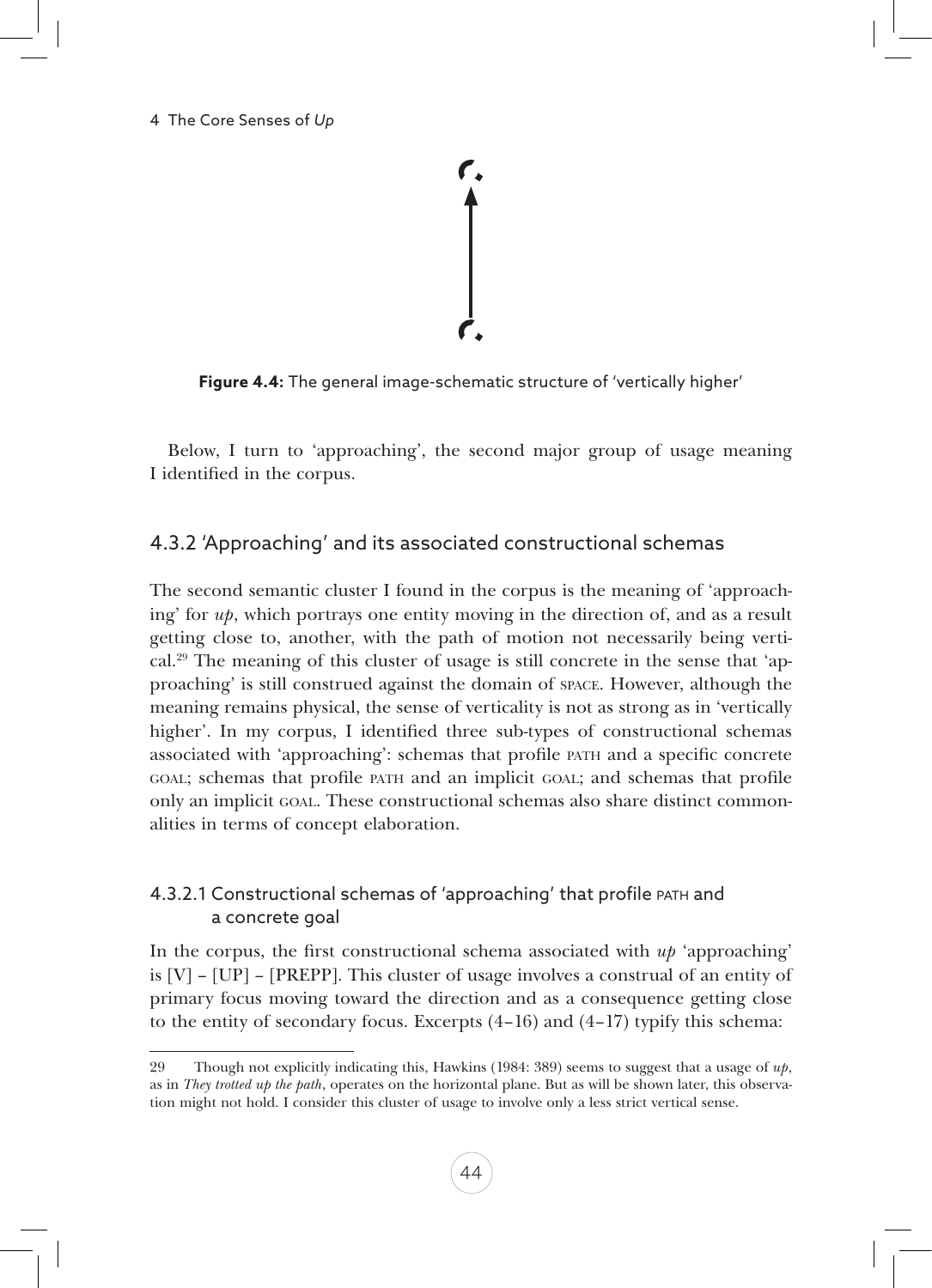(4–16) *Behrens kept up with the fleeing lovers*…30

(4–17) *The Doctor set off down the slope. Francis caught up with him*.

In (4–16), the tr, *Behrens*, follows a non-vertical trajectory toward the direction of the lm, *the fleeing lovers*, in order to overtake the lm. In (4–17), the tr, *Francis*, travels along a path fast enough to be able to get close to the lm, *him*, which refers back to *the Doctor*. In both cases, the lm is the endpoint of the tr's path of motion.

The tr-lm relation in  $(4-16)$  and  $(4-17)$  look quite straightforward at first glance, but a closer look reveals that none of the trajectories in (4–16) and (4–17) are upward, as we saw in the first cluster. Specifically, the path of motion in (4–16) seems to be horizontal, and the path in (4–17) is even slightly downward. This semantic inconsistency leads to the question: Why would the use of *up* be sanctioned in usage events in which the actual trajectory in space may not be vertically upward?

Previous studies such as Lakoff and Johnson (1980) and Lindner (1983) have provided an answer to the polysemy of *up* in terms of experiential motivation. They argue that *up* obtains the meaning of 'approaching' given the experiential correlation that a person looks taller as he approaches the viewer.

However, I propose a conceptual alternative, which is the involvement of an "onstage conceptualizer" (Langacker 1991), whose location is identified with that of the lm. In (4–16), the location of the onstage conceptualizer is identical with *the fleeing lovers*. As the tr, *Behrens*, tries to overtake the lm by approaching it, the tr would appear vertically higher only if observed from the lm's point of view. The same applies to (4–17). Even if the tr and the lm both travel downward along a slope, the tr, *Francis*, would still appear vertically higher in the eye of the onstage conceptualizer as the tr approaches the lm (*the Doctor*). Therefore, what matters in this usage event is not the objective vertical dimension, but what is perceived from the perspective of the onstage conceptualizer, which is reflected by the use of *up*. 31 In other words, the upward image schema is still immanent from the viewpoint of the onstage conceptualizer rather than an offstage and objective observer.

This difference in perspective constitutes a case of "subjectification" (Langacker 1990, 1999), which I will come back to in Chapter 7.

Based on the crucial status of path and goal in this sub-schema, the image-schematic representation of  $[V] - [UP] - [PREPP]$  is shown in Figure 4.5. The path

<sup>30</sup> A phrasal verb constructional schema [V] – [UP] – [WITH], instantiated by *catch up with, keep up with*, etc., occurs with 'approaching' but not 'vertically higher' or 'completive', which can be seen as a distinct characteristic of this particular semantic cluster.

<sup>31</sup> My explanation is in line with the observation in Bolinger (1971: 98–9) that the use of *up* is associated with the reduction of distance between the viewer and what is viewed, while the opposite holds for *down*. However, the author did not mention the experiential basis that motivates the meaning of 'approaching' from the literal meaning of *up*.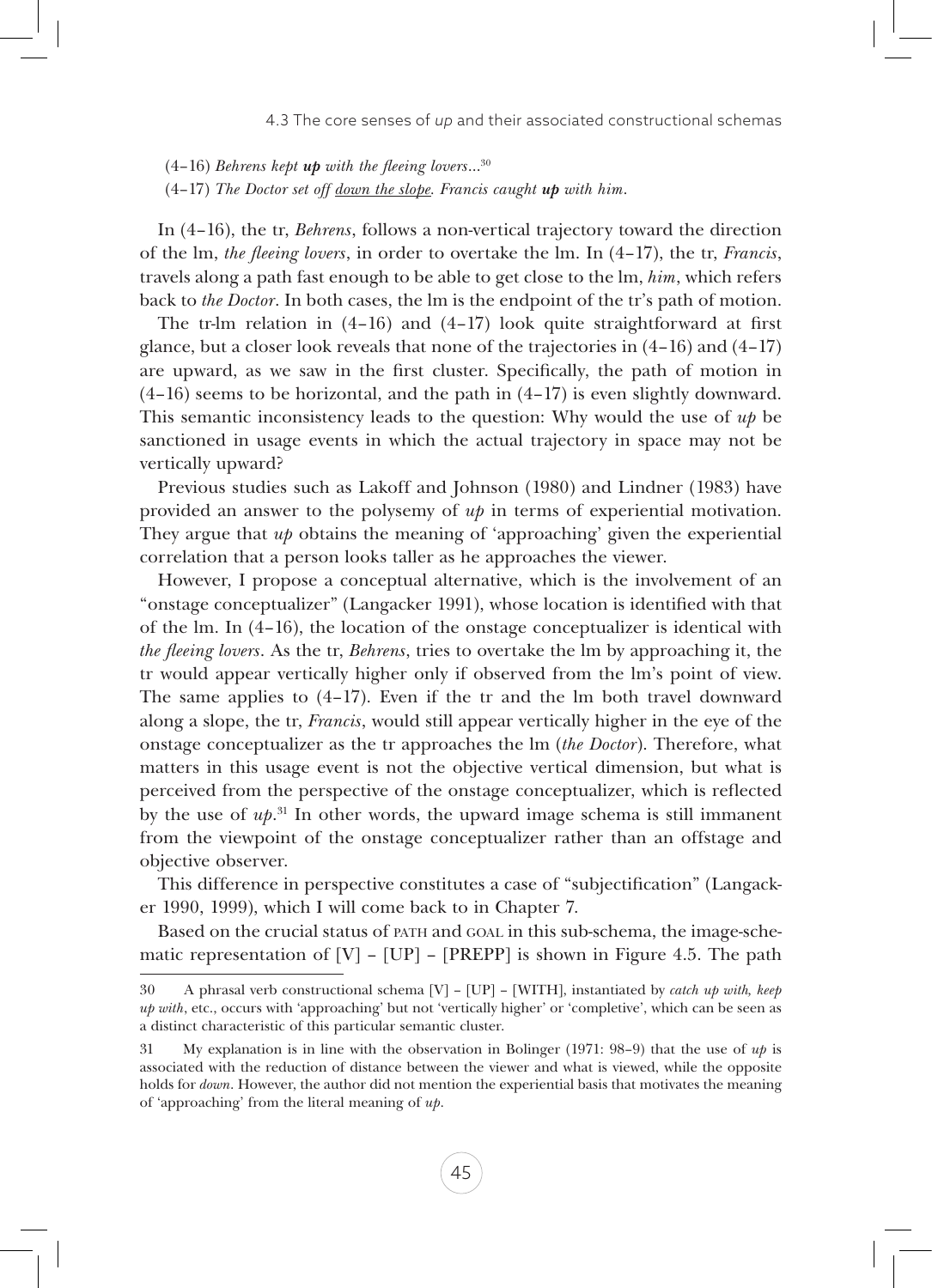#### 4 The Core Senses of *Up*

 $\begin{array}{c} \n\blacktriangle \n\end{array}$ 

**Figure 4.5:** The image-schematic representation of the constructional schema that profiles path and a concrete goal for 'approaching'

is in profile, since the sense of motion is still strong. The endpoint of the path also stands out from the background given the presence of the onstage conceptualizer and the fact that the endpoint is spelled out by the PREPP. Both the path and the goal are represented in bold to show their conceptual prominence. The dashed arrow represents a loss of the sense of verticality, since the upward trajectory is still immanent, although only from the perspective of the onstage conceptualizer.

Below, I turn to another cluster of constructional schemas associated with 'approaching'.

# 4.3.2.2 Constructional schemas of 'approaching' that profile path and an implicit goal

In my corpus, I found two constructional schemas of 'approaching' that profile an implicit goal in addition to path,  $[V] - [UP] - [NP]$  and  $[ADVP] - [UP] - [NP]$ . What characterizes these schemas is the emphasis on the tr's path of motion and, more importantly, an implicit onstage point of view. Instance (4–18) elaborates the first constructional schema,  $[V] - [UP] - [NP]$ :

### (4–18) *[Y]ou were not to look at your masters when they came up the drive, but to hoe on regardless*.

In (4–18), the tr of *came* and of *up* coincide and both refer to *they*, which follows a non-vertical trajectory linguistically specified as the lm, elaborated as *the drive*. At first glance, it may seem that only the path portion sticks out from the conceptual base, given the fact that the use of both *up* and *the drive* linguistically elaborates the path of motion. However, as I have argued, the use of *up* in this cluster does not encode verticality in a purely objective sense, but only involves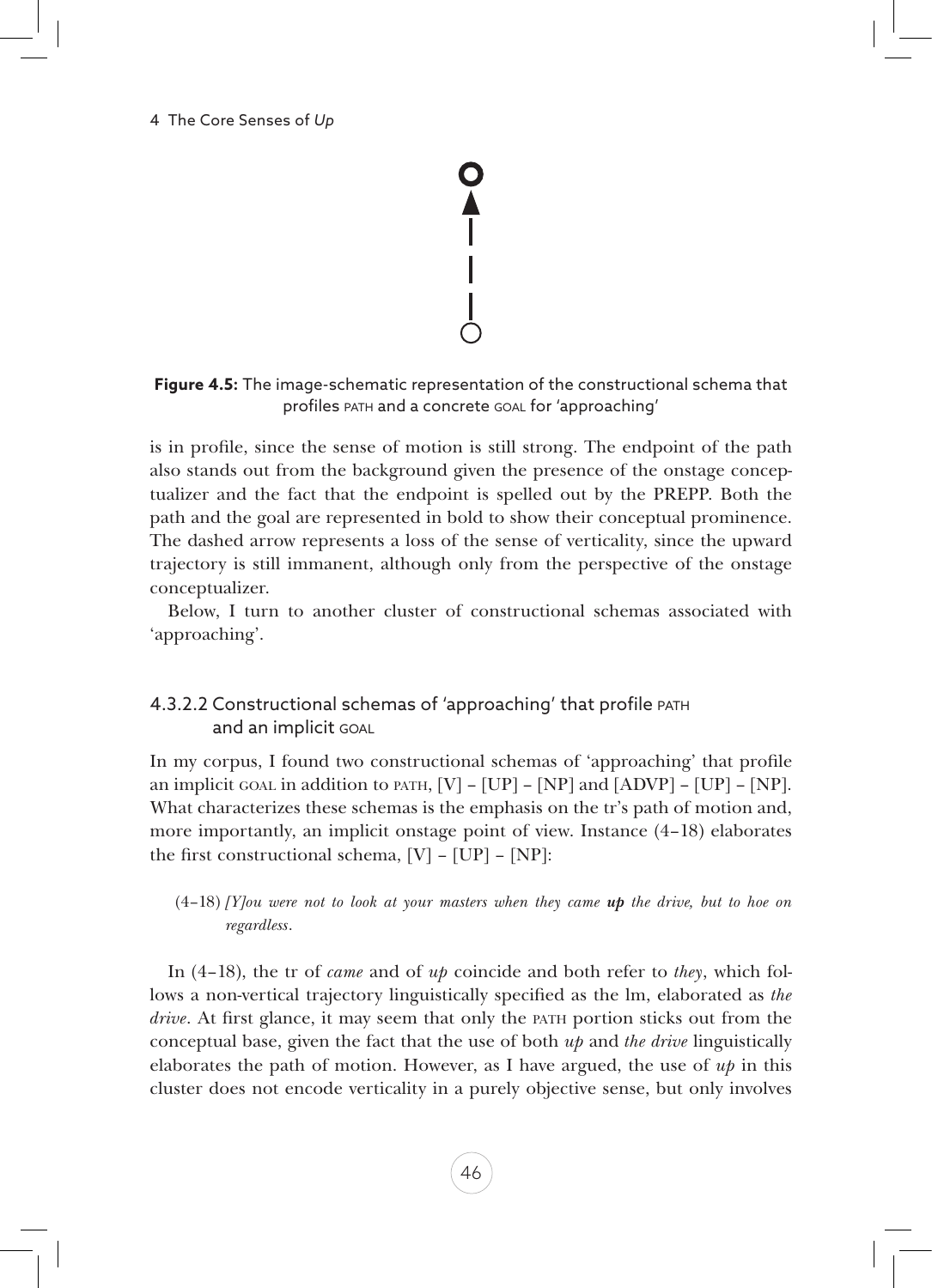

**Figure 4.6:** The image-schematic representation for constructional schemas of 'approaching' that profile the path and an implicit goal

a sense of verticality from the perspective of an onstage conceptualizer. In (4–18), the onstage conceptualizer is located at the end of the path away from the tr, and as the tr follows the linguistically elaborated path, the top of the tr becomes vertically higher in the eye of the onstage conceptualizer.

The other constructional schema that profiles PATH and an implicit GOAL is  $[ADVP]$  –  $[UP]$  –  $[NP]$ .<sup>32</sup> (4–19) is a typical example of this constructional schema:

(4–19) *Further along the road there's another gate. You'll come across the house half– way up the drive*.

In (4–19), the tr of *up*, *you*, corresponds to the tr of the main verb. The primary figure moves along a non-vertical path, which is linguistically elaborated by an NP that follows, *the drive*. Quite similar to (4–18), what lies at the end of the path does not receive linguistic realization but is still conceptually prominent, since the use of *up* does not convey a sense of verticality that can be objectively observed. Instead, the upward trajectory of the moving entity is observable only from the onstage vantage point, which is located at the end of the path. Therefore, what lies in profile is the path and the implicit goal, also as the onstage vantage point, although GOAL is not linguistically elaborated.<sup>33</sup> Figure 4.6 shows the common imagistic representation of the constructional schemas [V] – [UP] – [NP] and [ADVP] – [UP] – [NP], which both involve a non-vertical path.

 Below, I introduce a constructional schema of 'approaching' which involves only an implicit goal.

<sup>32</sup> A non-verbal path-prominent constructional schema of [ADVP] – [UP] is also associated with 'vertically higher'. Although the two schemas are structurally similar, the noun that occurs in the adverbial phrase in the two schemas is different—The nouns that linguistically elaborate the path in 'vertically higher' involve a salient vertical property, unlike in 'approaching'.

<sup>33</sup> The observation on this infrequent usage cluster corresponds to my previous disclaimer at the end of section 4.3.1. The schema [ADVP] – [UP] may have more specific instantiations such as [ADVP] – [UP] – [NP] given a larger corpus.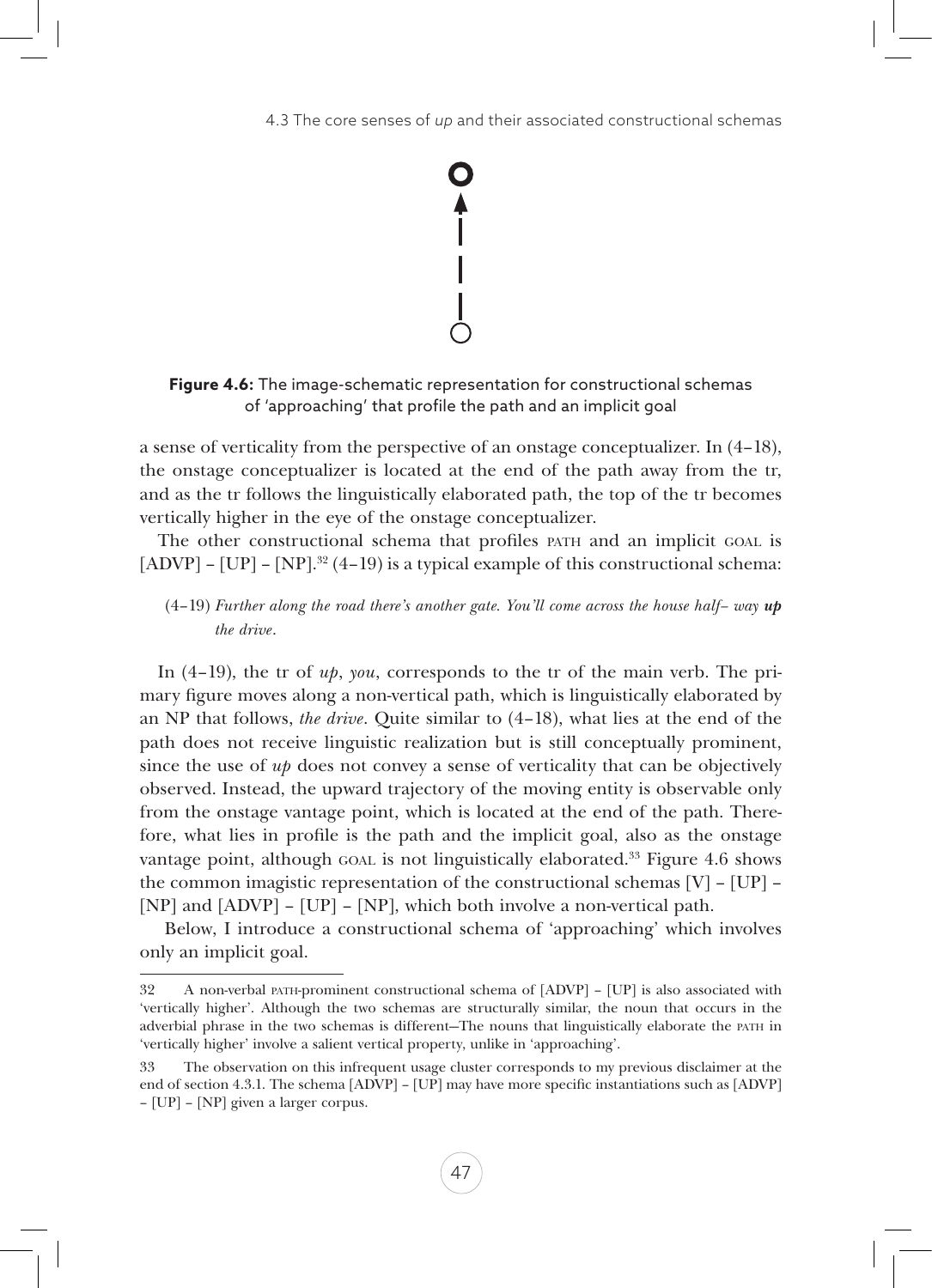### 4.3.2.3 Constructional schemas of 'approaching' that profiles only an implicit goal

In the corpus, I identified a constructional schema for  $up'$  approaching' which profiles an implicit goal and in which the involvement of path is weaker in comparison to the previous constructional schemas. This cluster of usages, schematized as [V] – [UP], involves a primary figure reaching the end of a trajectory.  $(4-20)$  and  $(4-21)$  are typical of this schema.

(4–20) *The Doctor turned and strode downhill, and once again Francis had to run to catch up*. (4–21) *[W]e need to let him know where to meet up in Lincoln's Inn Fields*.

In (4–20), the tr of *up*, which corresponds to that of *run* and *catch*, attempts to overtake the unspecified but inferable lm, which is *the Doctor*. 34 The entity that is overtaken, *the Doctor*, although linguistically unspecified, is conceptually the secondary figure reached by the primary figure, encoded as *Francis*. The use of *up* also signals the role played by *the Doctor* not only as the lm of the conceptual scene but also as the locus of the onstage vantage point from which Francis appears vertically higher as he approaches. Excerpt  $(4-21)$  similarly involves an entity which serves as the tr both of *meet* and of *up, he*, and is expected to encounter the unmentioned but understood secondary figure, which is the speaker. The unspecified goal is also conceptually salient, as it is both where the lm and the onstage conceptualizer resides.

Another two instances illustrate the conceptual saliency of the unspecified lm's and their critical role in the usage of 'approaching' in [V] – [UP] can be seen in  $(4-22)$  and  $(4-23)$ . They are paraphrases of  $(4-20)$  and  $(4-21)$  based on [V] – [UP] – [PREPP], where the goal is linguistically elaborated.

- (4–22) *The Doctor turned and strode downhill, and once again Francis had to run to catch up with him*. (Constructed)
- (4–23) *We need to let him know where to meet up with us in Lincoln's Inn Fields*. (Constructed)

A comparison of (4–20) and (4–21) with their constructed counterparts shows that the only difference is whether or not the lm of *up* and the preceding verb are linguistically specified. It also shows that [V] – [UP] associated with 'approaching' can be analyzed as a "minimized" (Levinson 2000) version of [V] – [UP] – [PREPP], with the PREPP of the latter being reduced. However, the reason the

<sup>34</sup> Instances that belong to this cluster, such as (4–20) and (4–21), may take on dual interpretations. Here, I discuss the more concrete interpretation and will return to the other interpretation later in this section.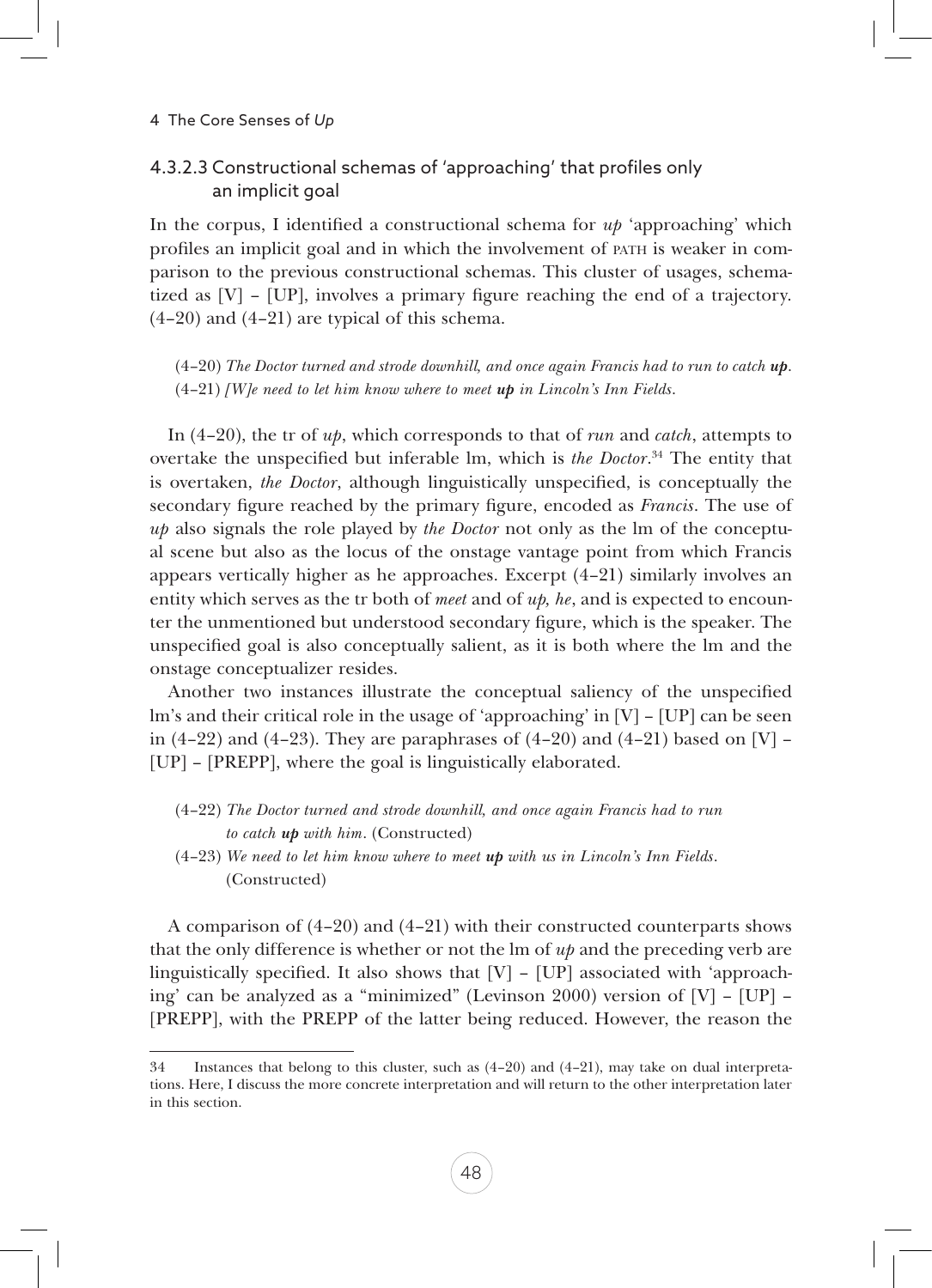lm of *up* in (4–22) and (4–23) can be reduced is communication-oriented. The lm of *up* in this schema, i.e. *the Doctor* in (4–22) and *us/we* in (4–23), appeared earlier in the text and so is close enough to remain active (Chafe 1994) in the discourse participants' short-term memory. Given the fact that the entity has been mentioned and is still easily recoverable by the hearer/reader, it makes sense for the speaker/writer to omit specific reference to it in discourse, which reduces [V] – [UP] – [PREPP] to the ellipted version.

So far, I have discussed how [V] – [UP] can be viewed as a minimized version of [V] – [UP] – [PREPP], and how these two constructional schemas are conceptually similar and related via the information status of referents in discourse. Based on this similarity, the former can also be viewed on a par with the latter in terms of the imagistic content, since for [V] – [UP], path and goal also stand out from the conceptual background and receive more attention. However, as I mentioned earlier in this section, [V] – [UP] can receive another possible interpretation in addition to the reading of 'approaching'. If we compare (4–20) and (4–21) with their counterparts, it is noticeable that the sentences that instantiate  $[V] - [UP]$ – [PREPP] involve a more concrete sense than their ellipted counterparts.35 The instances of  $[V] - [UP] - [PREPP]$  are more easily interpreted to occur in the domain of space because the goal of the motion is spelled out as a source of contextual influence. In contrast, an omission of the physical goal opens up the possibility of the usage event being instantiated in a domain other than that of space. But such an explanation begs the question: if not space, then against what conceptual domain would (4–20) and (4–21) be interpreted?

As the sense of physical motion attenuates, what remains is the processual and temporal sense associated with the verb. In a telic event where the endpoint of a path is reached, the attenuation of the sense of physical motion leaves behind an interpretation that the approaching process is complete. As a result, the minimization of the PREPP in the [V] – [UP] – [PREPP] pattern gives rise to the dual interpretations of the resultant [V] – [UP]. As the temporal interpretation associated with the resultant schema becomes more 'entrenched' (Langacker 2000) through repeated use, the meaning of 'completive' may come to stand alone as a distinct sense. In addition to being an intermediate stage between 'approaching' and 'completive', the attenuation of physical sense is also symptomatic of subjectification, which I will return to in Chapter 7. Accordingly, in Figure 4.7, the attenuation of the physical sense in [V] – [UP] is represented by a broken line in shorter dashes. All the other elements remain identical to its concrete counterpart in Figure 4.5.

<sup>35</sup> The comparison between the two clusters of usage can also be addressed in terms of conceptual autonomy and dependence, which I will come back to in Chapter 5. I will explore how conceptual autonomy and dependence offers a clue to an analysis of such contextual influence.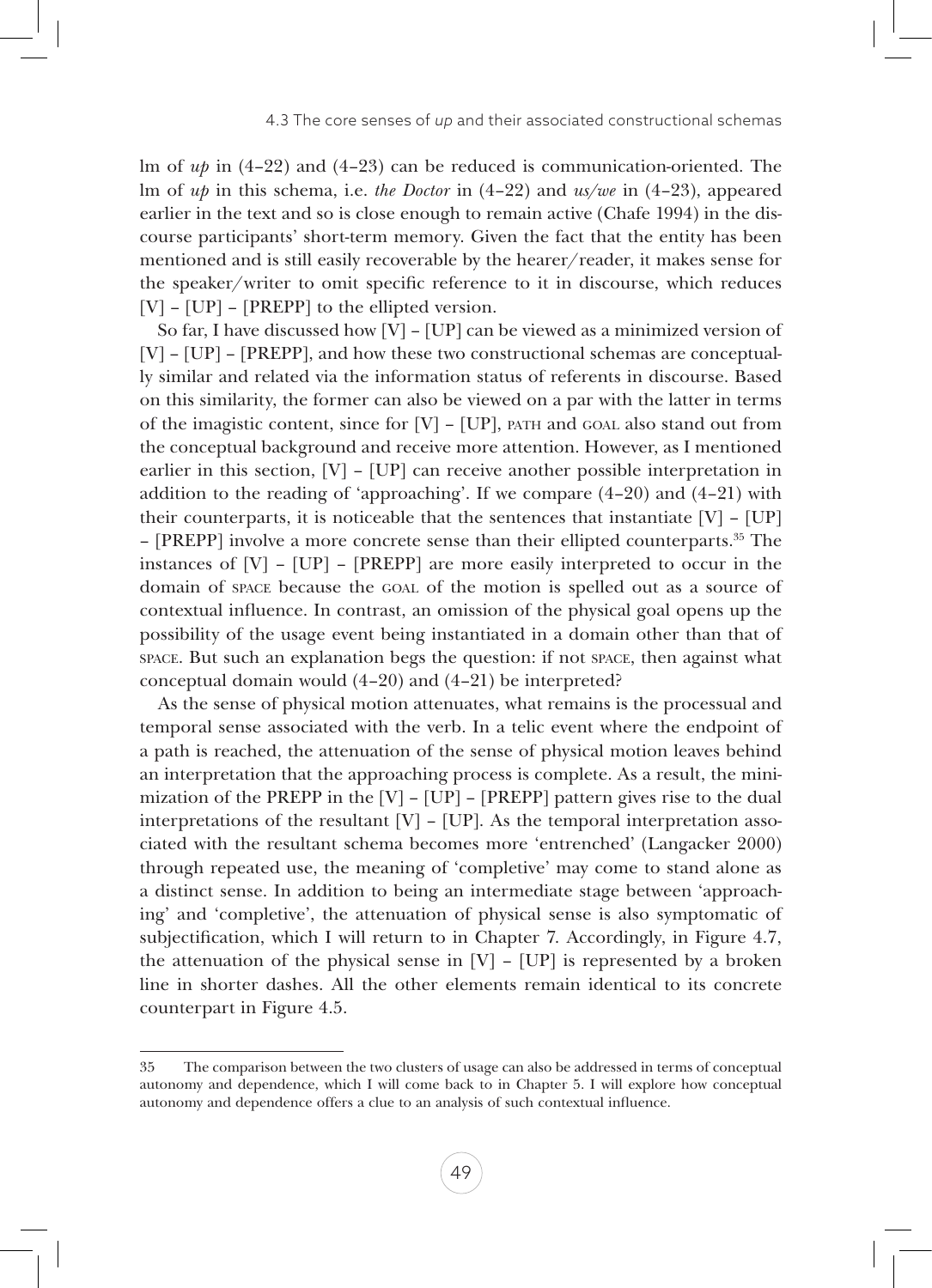

**Figure 4.7:** The image-schematic representation for 'approaching' in [V] – [UP] with an attenuated physical sense

### 4.3.2.4 Interim summary for 'approaching'36

In 4.3.2, I introduced three constructional schemas associated with 'approaching' for *up*. A distinct commonality among the three constructional schemas is the involvement of an onstage conceptualizer. The onstage conceptualizer is crucial to the development of the sense since the use of *up* does not encode an upward motion in an objective physical sense, but instead reflects what is perceived from the onstage conceptualizer's perspective. The involvement of the onstage vantage point results in the loss of vertical sense, so the actual trajectory of the moving figure in space does not have to be vertically upward, but can be horizontal and in some cases even downward.

In addition, I discussed the dual readings of  $[V]$  –  $[UP]$  between 'approaching' and 'completive'. As the goal-specifying PREPP is minimized in [V] – [UP] – [PREPP], the sense of physical motion attenuates, and that triggers a gradual shift from the domain of space. Therefore, 'completive' can be viewed as an extension from 'approaching'. Below, I turn to 'completive'.

# 4.3.3 'Completive' in [V] – [UP] and its sources of concept elaboration

In 4.3.2, I argued that the meaning of 'completive' is a development from 'approaching'. In this section, I follow up on the argument and consolidate it. Consider an additional instance from the corpus that contains the phrase *catch up*:

(4–24) *[She] now walked towards the hoverspeeder very slowly, as if waiting for Defries to catch her up before she reached it*.

<sup>36</sup> One might expect an additional schema of [V] – [UP] – [PREP] that might profile the source, in addition to the GOAL-prominent constructional schema instantiated by  $(4-16)$  or  $(4-17)$ . However, such instance was not found in my corpus.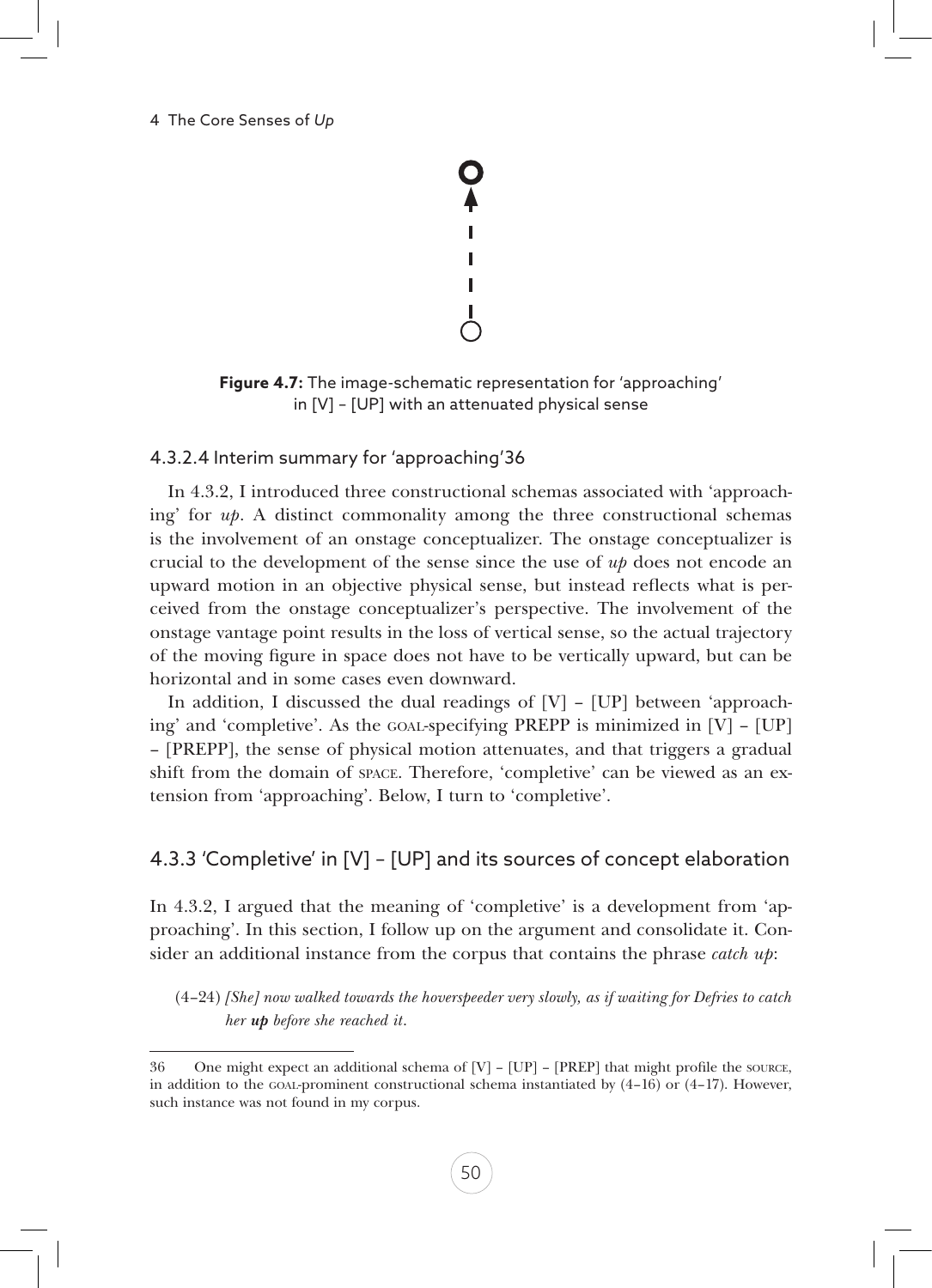Compared to the previous instances that contain *catch up*, (4–24) seems to have a stronger reading of 'completive', i.e. with a weaker sense of physical motion. The transitive use of *catch up* and the insertion of the direct object *her* in between signals the telic nature of this particular usage event. $37$  Below, I introduce four local patterns of concept elaboration that are associated with *up* 'completive' that I found in the corpus.

### 4.3.3.1 The verb as the source of concept elaboration for 'completive'

The data reveals that the constructional schema  $[V] - [UP]$  is not a monolithic whole. In particular, there are four interesting sub-clusters that elaborate this particular schema, and each sub-cluster has its own distinct source of concept elaboration for 'completive'. Below, I first cover the usage cluster that involves a process with an intrinsic endpoint prompted by the verb. This cluster of usage includes, but is not limited to, the following types of processes: joining; closing; depleting; and filling.<sup>38</sup> This list is not exhaustive, and we could expect to encounter a wider variety of processes with a larger corpus. This list merely serves to illustrate the nature of concept elaboration with some sample processes that may fit into this particular group of usage events.

As stated before, 'completive' should be considered an extension from 'approaching' based on the conceptual similarity between the senses. Specifically, at least two clusters of usage, the processes of joining and closing, may be considered to relate to 'approaching', and as such may serve as the "bridging context" (Heine 2002) for the extension from 'approaching' to 'completive.' Instances (4–24) above and (4–25) below are typical of joining processes, and (4–26) is a typical closing process.

- (4–25) *Now he'll come up with all sorts of bright ideas like tying me up or pumping me full of tranquillizers for my own safety*.
- (4–26) *The smell is so terrible you want to throw up. The men have been locked up in their cells since day one of their imprisonment*.

(4–24) has a dual reading of 'approaching' and 'completive'. In this case, the tr of *catch*, *Defries*, travels along a path toward the lm, *her*, until the endpoint of the path; meanwhile, the endpoint of the process of joining coded by the verb

<sup>37</sup> See Bolinger (1971: 38) for a similar observation, where the author compares different orderings of elements of phrasal verbs such as *ponder over N/ponder N over, get over N/get N over* and *see through N/see N through* in terms of transitivity.

<sup>38</sup> Filling processes will be addressed in detail when I discuss the possible connection between 'more' and 'completive' in Chapter 5.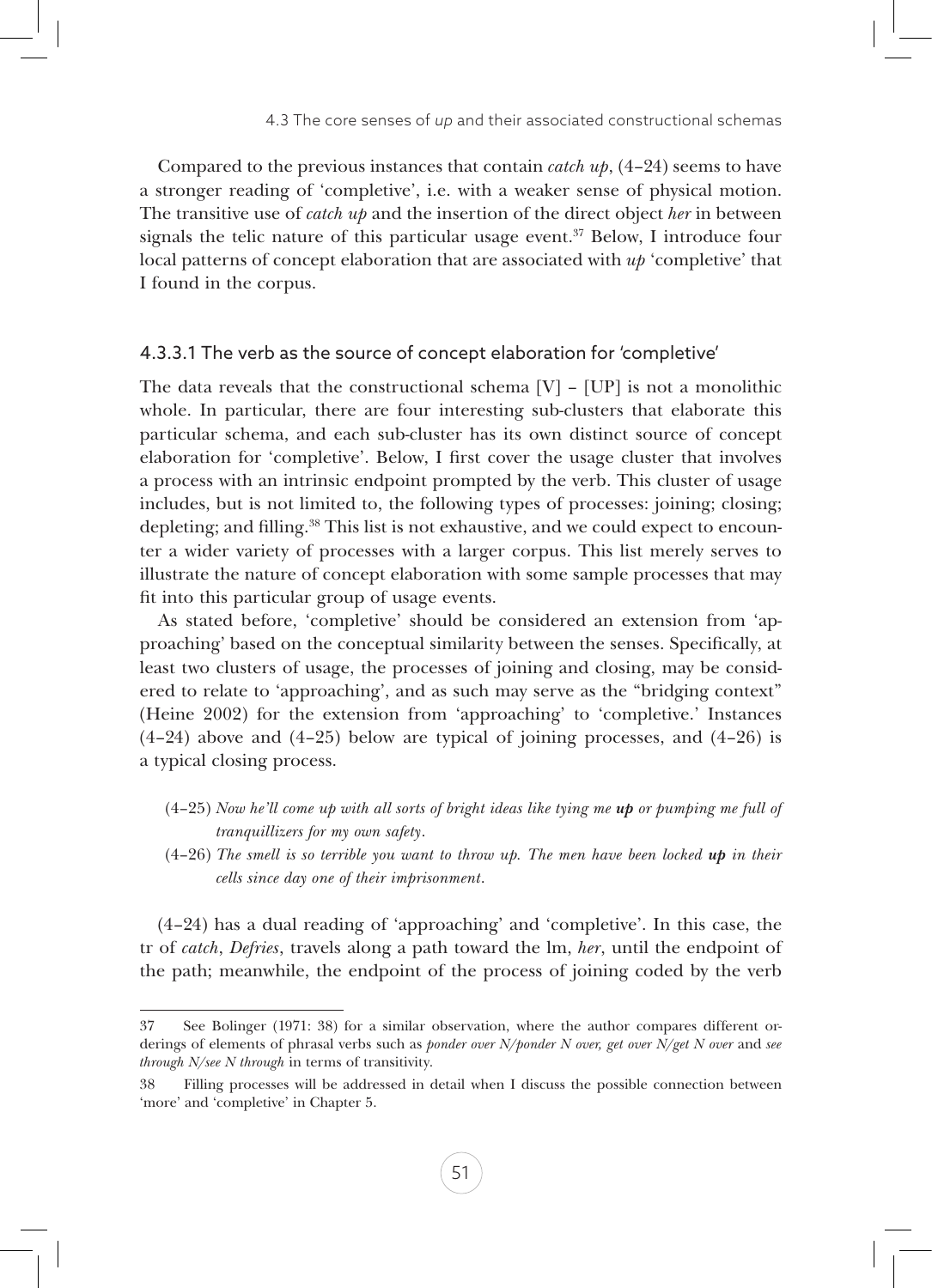**Figure 4.8:** The image-schematic representation of 'completive' for [V] – [UP] which depends on the verb for concept elaboration

*catch* is achieved so that the tr gets to meet the lm. As for (4–25), the event of tying can be understood as a process of joining two ropes together. By making the end of the ropes fastened to each other, the process of joining is complete. Similarly, at a highly abstract level, an event of closing relates to the meaning of 'approaching'. The event of locking someone up in (4–26) involves putting the prisoner into a cell, i.e. closing the gate by making the gate approach and fit into the frame.

I describe these instances to illustrate the abstract conceptual commonality between the processes of joining and closing. Both joining and closing processes have an intrinsic endpoint, which is reached at the precise moment when the tr comes into contact with the lm in a joining event, and when the only open side of the container comes into contact with the rest of the container in a closing event. Based on the above explanation of a schematic tr meeting the lm as the resultant state, a conceptual similarity between the processes of joining and closing with the meaning of 'approaching' leads to an abstracted imagistic representation as Figure 4.8.

 Compared to Figure 4.7, goal in Figure 4.8 remains in profile, since the final state of the events of joining and closing, i.e. the intrinsic endpoint of the processes, needs to be prominent in order for the event to be categorized as 'completive'. Therefore, the conceptual representation of 'completive' which depends on the verb for concept elaboration is topologically similar to that of [V] – [UP] for 'approaching', with goal in this sub-cluster of 'completive' specified by the verb. The only difference between Figure 4.8 and 4.7 is the sense of physical motion having further faded away, though still being traceable, hence the dotted line.

In addition to the further attenuation of sense of physical motion, the issue of dual interpretations is worth an in-depth discussion with regard to the semantic extension from 'approaching' to 'completive', which I address below.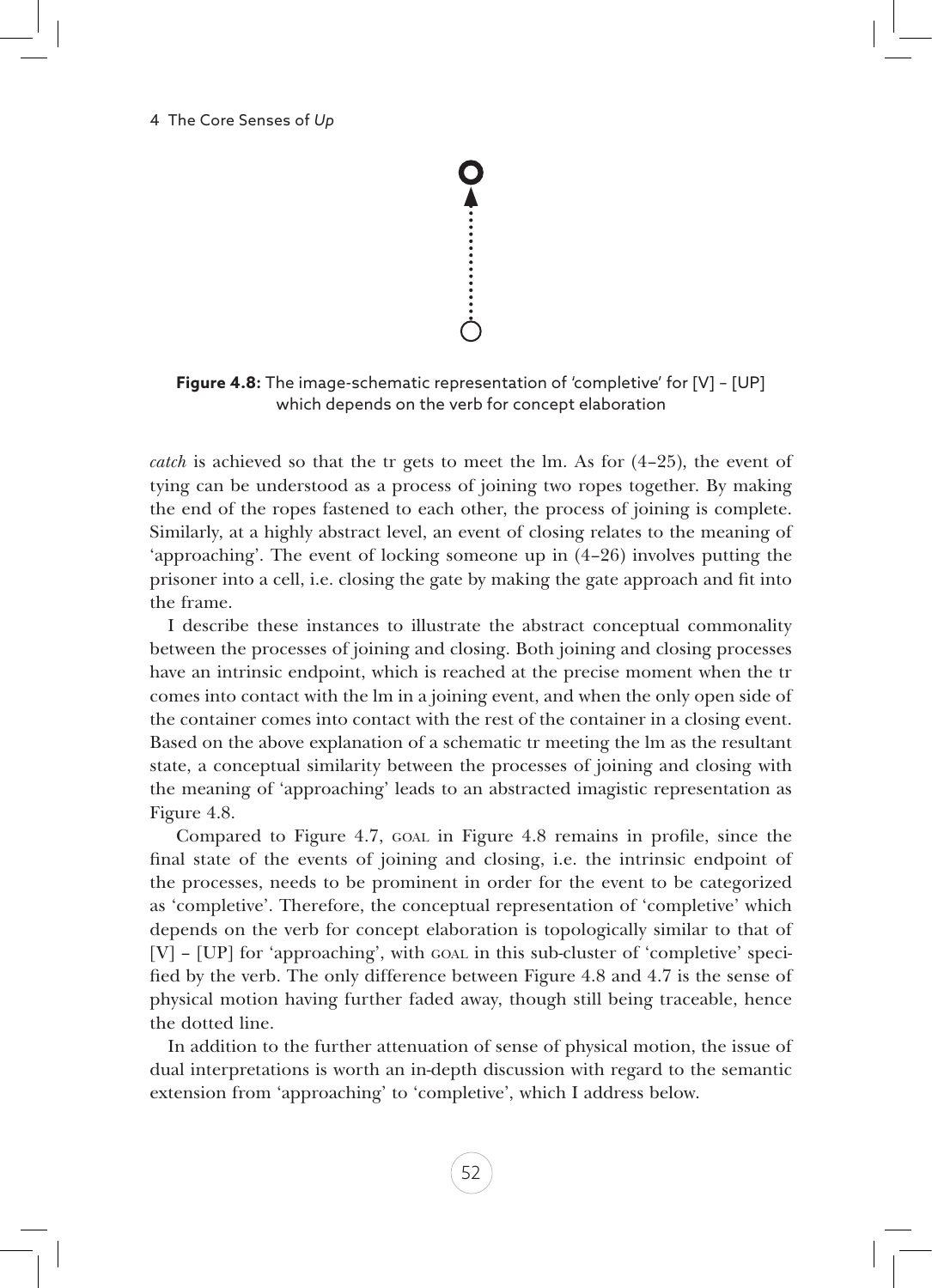As I mentioned, though this is not a preferable reading, (4–25) and (4–26) could be interpreted as instantiating in the conceptual domain of space, so they could still be categorized as peripheral members of 'approaching'. In contrast, an event of depletion, as in (4–27) below, is another typical instance of 'completive', which does not invoke a sense of physical motion.

(4–27) *Many an adult struggles with their weight because of being persuaded to 'eat up' as a child. In our minds 'eating everything that is placed in front of us' is associated with*…

The process of  $ext{ERT}$  in  $(4-27)$  is another typical one that also involves an intrinsic endpoint. It is certainly possible to keep eating non-stop, but to eat something up involves consuming a certain amount of food, which in this case is linguistically elaborated as *everything that is placed in front of us*. Compared with (4–25) and (4–26), (4–27) does not have any sense of physical motion, which makes it possible to relate this particular instance to 'approaching'. This instance, among many others, can be considered a prototypical instance of 'completive'.39

The examples I have presented so far form a semantic continuum between 'approaching' and 'completive'. The instance of a tr catching up with a lm is typical of the meaning of 'approaching'. As one moves from the instance of the tr *catch up* to an event where the tr *catch* the lm *up*, one becomes less certain about the 'goodness' of the instance as a member of the semantic category of 'approaching'. The feeling of uncertainty is accompanied by the rise of an alternative reading of 'completive'. When we compare the instance of the tr *catch* the lm *up* with that of the tr *lock* the lm *up*, the sense of approaching is hardly present, and the instance starts to look like a "better" member of the semantic category of 'completive'. Beyond this point, no sense of physical motion exists at all, and the case in which the tr *eat up* the lm, among many others, belongs to the core of the 'completive' cluster. Such a continuum of semantic overlap along the route of meaning extension is shown in Figure 4.9, where the solid arrows  $(A \rightarrow B)$  stand for a relation of instantiation and schematization (A is schematic of B, and B is an instantiation of A), and the dotted arrows for a categorizing relation (D is an extension from C). The solidity of the arrows represents the strength of the relation.

Below, I turn to another cluster of usage, where an NP in the co-text of *up* serves as the source of concept elaboration for 'completive'.

<sup>39</sup> Note that the verb in this sub-cluster of [V] – [UP] meaning 'completive' does not exclude be verbs. Instances such as *The time is up*, *Twenty minutes is up, The game is up*, etc., all belong to this sub-cluster, where the endpoint of the process is determined by the amount of time specified in the co-text.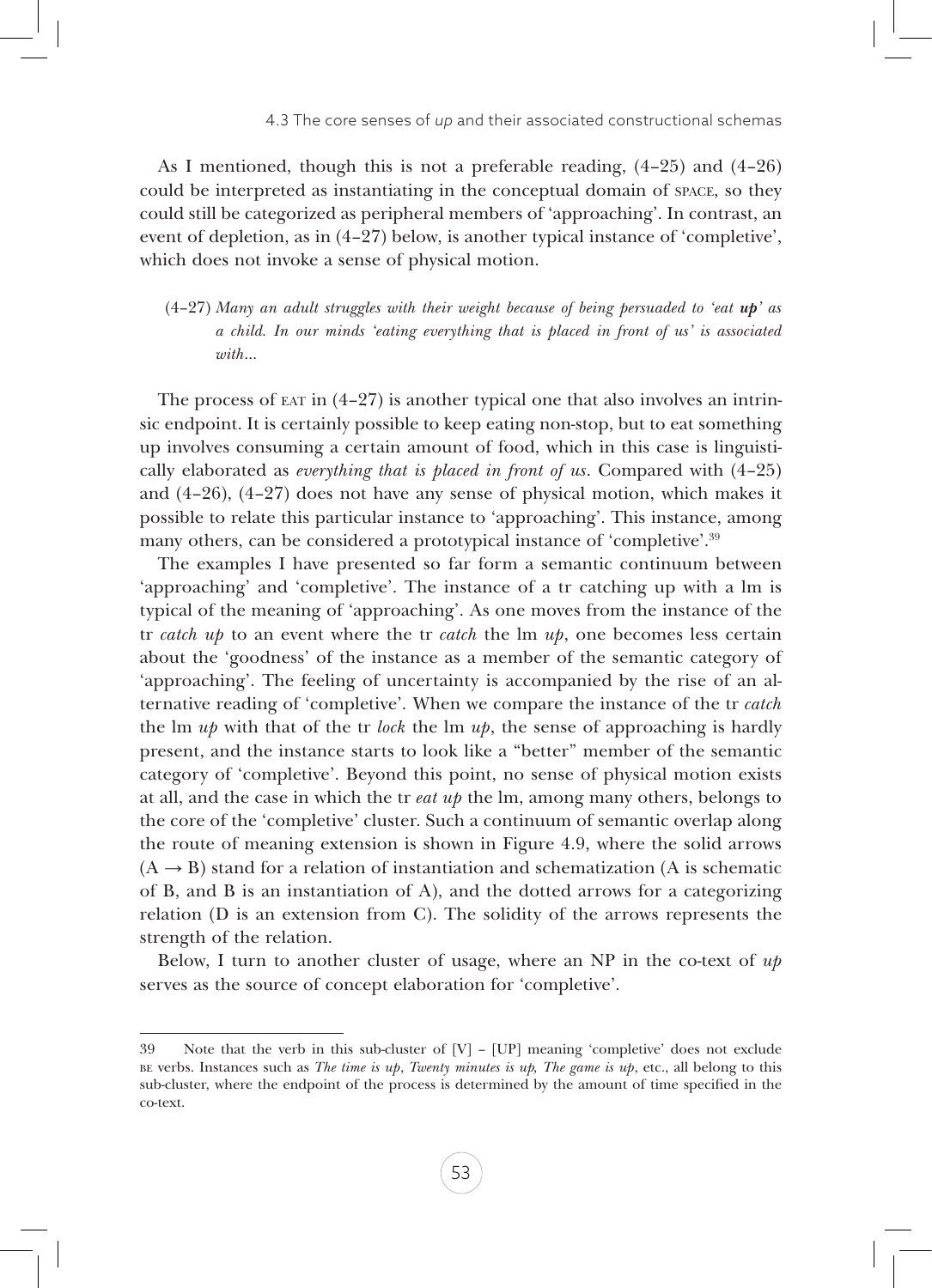

**Figure 4.9:** The semantic gradation between 'approaching' and 'completive'

### 4.3.3.2 A noun phrase as the source of concept elaboration for 'completive'

In addition to the verb,  $[V] - [UP]$  associated with 'completive' may also depend on a noun phrase (hereafter NP) in the co-text of *up* for concept elaboration. (4–27) above and (4–28) below illustrate the concept elaboration that depends on an NP in the co-text of *up*.

(4–28) *[W]hen they decay and the bacteria decompose them, they use up all the oxygen in the water*.

Compared to  $(4-25)$  and  $(4-26)$ , the process of ear in  $(4-27)$  and use in  $(4-28)$ does not guarantee an intrinsic endpoint. The non-perfective nature of eat can be illustrated by (4–29):

(4–29) *What would happen if you didn't drink enough milk and you didn't get enough calcium and your bones didn't grow but you kept eating lots of protein?*

In (4–29), the fact that eat does not have an intrinsic endpoint becomes self-explanatory as it takes on the form of a gerund, following the verb *keep*. Therefore, since the verb *eat* does not invoke an intrinsic endpoint, the concept elaboration of 'completive' in the combination of *eat up* does not lie in the verb.

A comparison of (4–27) and (4–29) reveals that what essentially concerns the telicity of an eating process is not the matrix verb *eat* but also the object argument of it. In (4–29), the direct object of *eat*, which is *lots of protein*, does not conceptually prompt a definite amount of food consumed that would pose a final boundary to the entire process. In other words, an indefinite direct object as such may influence the telicity of the event (Hopper and Thompson 1980). In con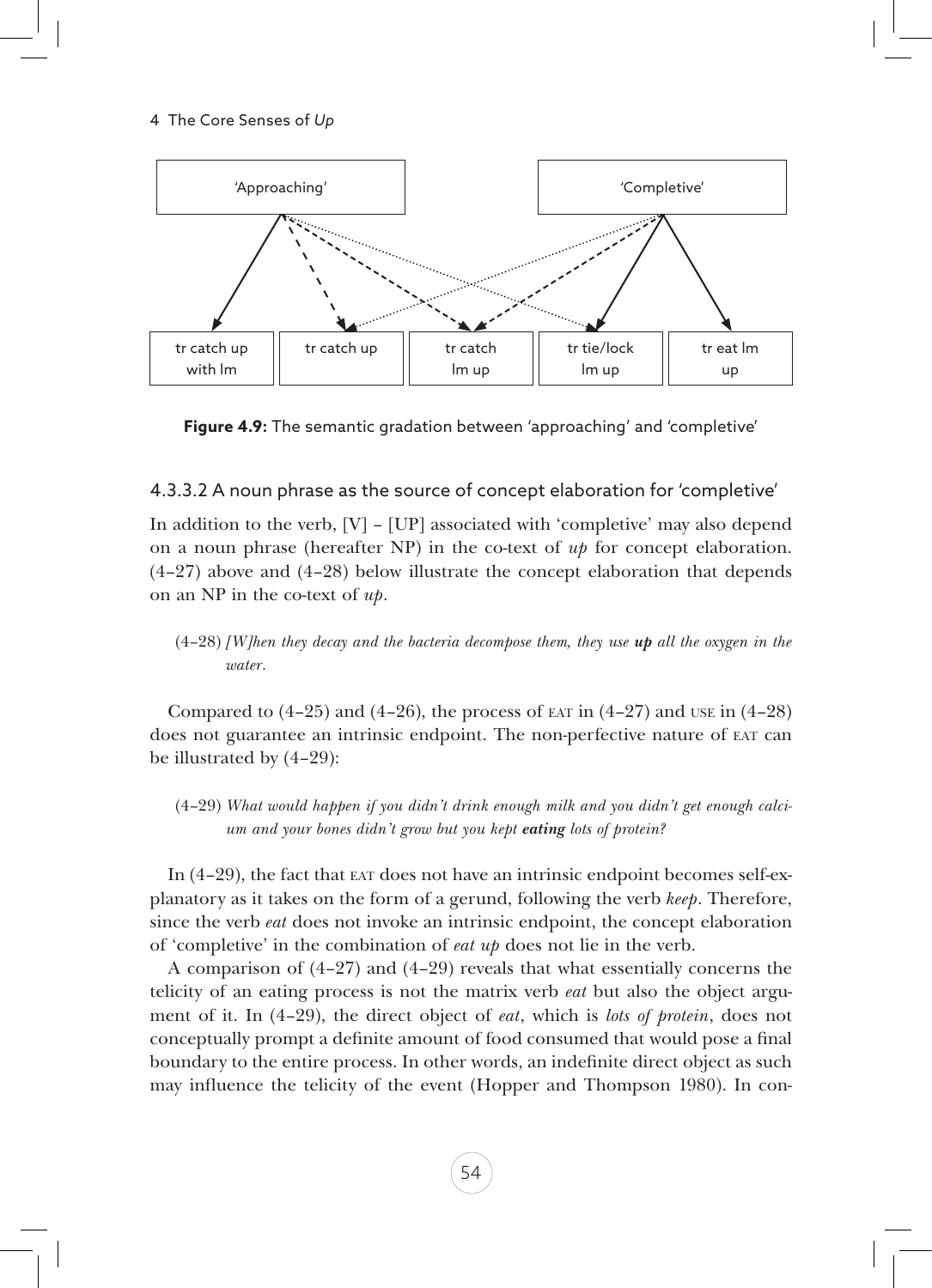trast, the direct object in (4–27), *everything that is placed in front of us*, is specific enough to impose an endpoint to EAT.<sup>40</sup>

The above discussion shows that the concept elaboration of *up* meaning 'completive' may not only depend on the verb, but may also be triggered by an NP in the co-text of *up*. 41 The endpoint-salient property associated with these NPs represents a goal-prominent image-schematic representation identical to Figure 4.8.

In my corpus, I found that a PREPP that follows *up* may also be the source of concept elaboration; I will discuss this below.

### 4.3.3.3 A prepositional phrase as the source of concept elaboration for 'completive'

A third source of concept elaboration for 'completive' is the PREPP that follows *up*. With the addition of a PREPP, the resultant schema looks similar to the GOAL-prominent schemas  $[V] - [UP] - [PREPP]$ , which we saw in 4.3.1 and 4.3.2. However, the cluster of usage that I cover below does not involve a sense of physical motion. Instances  $(4-30)$  and  $(4-31)$  are typical.<sup>42</sup>

- (4–30) *In the first extract, (12), one piece of continuous conversational discourse has been divided up into [chunks]*.
- (4–31) *More frequently work in different media is split up into specialist studies, so that although there are general studies of Gauguin's work, there are also specialist monographs on his prints*…

(4–30) and (4–31) are similar in the sense that they both involve a process of decomposition coded by a verb, and the endpoint of the decomposing process is linguistically elaborated by a PREPP led by the preposition *into* that follows *up*. 43 In (4–30), the endpoint of the process is for the tr, *one piece of continuous conversational discourse*, to split and become smaller chunks. In (4–31), the final state is for the tr, *work in different media*, to break down into smaller branches of studies. In

<sup>40</sup> One might question the definiteness of the object argument in (4–27). But comparing (4–29) with a constructed instance *They ate up the pizza*, where the direct object is both specific and definite, clearly shows that the concept elaboration of 'completive' in this cluster has everything to do with the property of the direct object.

<sup>41</sup> As I have shown, the 'completive' meaning of *up* can be prompted by the definiteness of an NP in its co-text. This point will become more obvious in Chapter 5.

<sup>42</sup> Both the instances presented here happen to be a process of decomposition. This is not to claim that this cluster of usage contains only processes of decomposition. I expect to find other types of processes that rely on a following PREP for concept elaboration for *up* 'completive'.

<sup>43</sup> The prepositions that occur in [V] – [UP] – [PREP] for 'completive' may contain *in*, *into* and *to*. This clustering may have to do with the semantics of these prepositions, but I will not go into the details due to space limitations.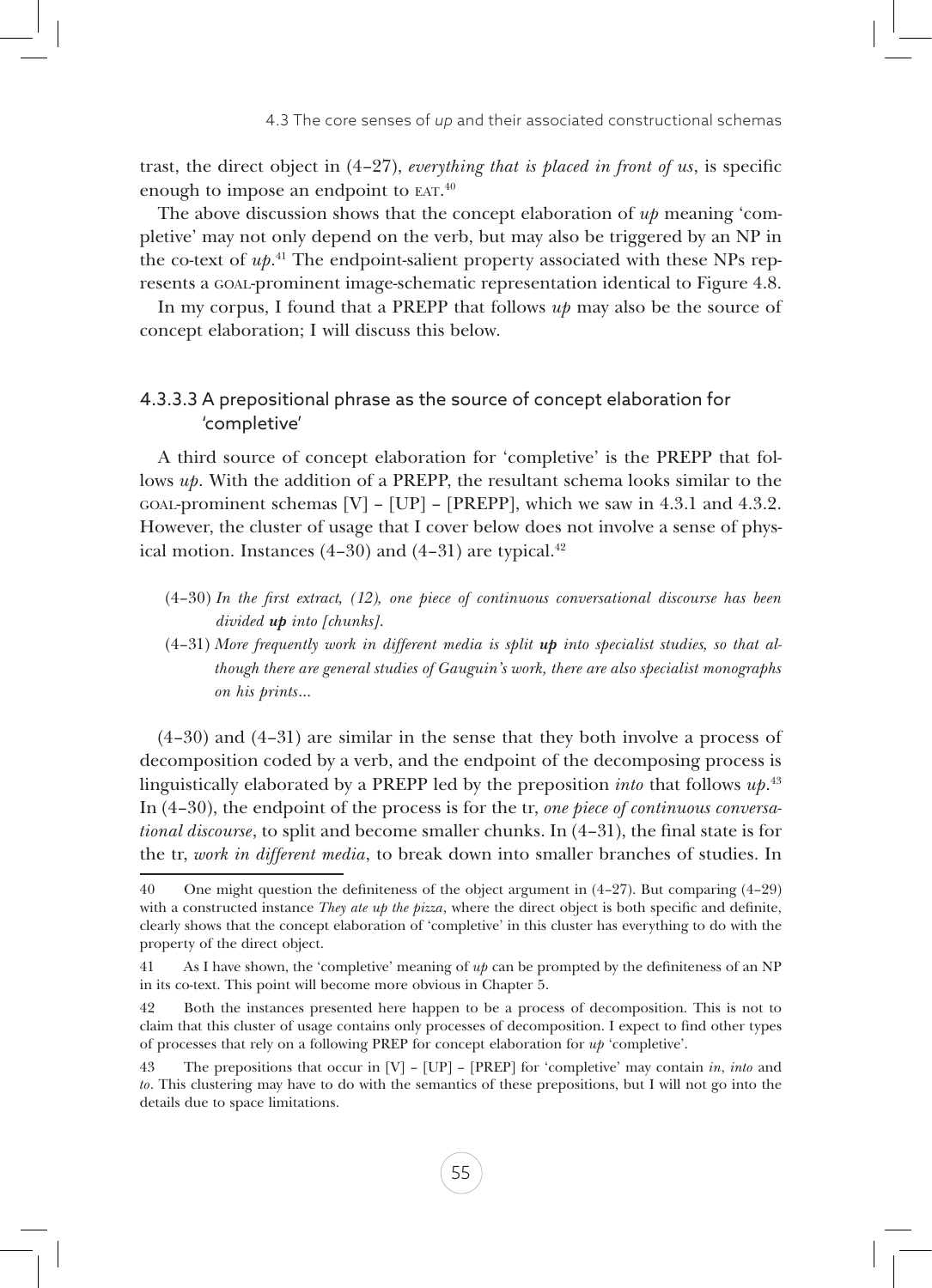this cluster of usage, the endpoint is highly salient, since it is linguistically specified by a PREPP. Similar to what we saw in 4.3.3.2, this endpoint-salient cluster of usage also has an imagistic structure identical to Figure 4.8.

The usage clusters of *up* meaning 'completive' that I have analyzed so far are all processes with specific endpoints, and the endpoint of these processes can be imposed by either a verb, an NP, or a PREP. Since these processes have specific endpoints, the reading of 'completive' is straightforward, and that makes these usage events prototypical of 'completive'. Below, I turn to another cluster of usage of 'completive' that does not have a specific endpoint.

#### 4.3.3.4 Underspecified but inferable endpoints

Among the verbal processes that are involved in *up* 'completive', some processes have a highly salient endpoint, whereas others do not. For instance, the events of tying and locking are typical members of the former category. In contrast, there are other verbs that do not have a salient endpoint, and so they are not the source of concept elaboration. For this latter category, the specification of endpoint lies with some other elements in the co-text, such as a PREPP that follows *up* or an NP in the co-text.<sup>44</sup> However, it is also possible for verbs without an inherent endpoint to appear in the  $[V] - [UP]$  construction without an NP or a following PREPP that indicates the endpoint of the process. The PREPP in  $(4-30)$  and  $(4-31)$  that encodes the final state of the decomposition process, for instance, does not have to be present; this is instantiated in the paraphrases (4–32) and (4–33):

- (4–32) *In the first extract, (12), one piece of continuous conversational discourse has been divided up*. (Constructed)
- (4–33) *More frequently work in different media is split up, so that although there are general studies of Gauguin's work, there are also specialist monographs on his prints*… (Constructed)

If we compare  $(4-32)$  and  $(4-33)$  with typical punctual events like  $(4-25)$  and (4–26), we see that such processes of decomposition may not have a specific endpoint, since one can break an entity down into two, or four, ad infinitum. For such verbs of decomposition, there is no definite answer as to how "broken down" an entity must be to count as "completive" of the process. It is therefore natural

<sup>44</sup> Some of these processes correspond to achievement verbs, which take place immediately, and others may correspond to accomplishment verbs, which imply an endpoint and focus on the duration of the event (Vendler 1957). For instance, *lock* and *spilt* are typical examples of the former category, while *eat* belongs to the second type.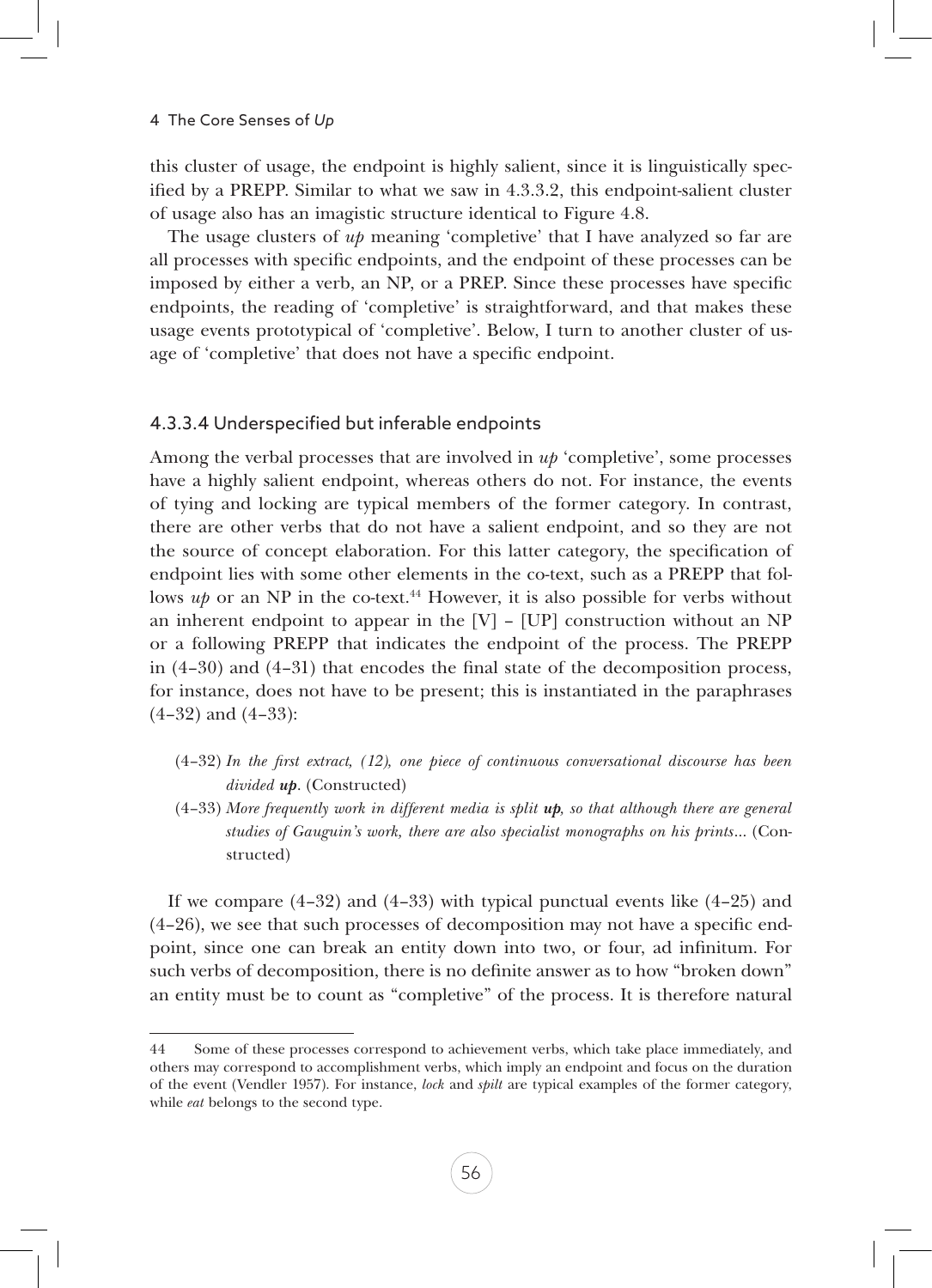for a decomposition process to accommodate an NP or a PREPP to linguistically elaborate the details of the resultant state, as in (4–27), (4–28), (4–30) and (4–31).

However, this does not mean that goal plays no role or only a minor role in the construal of sentences like (4–32) and (4–33). Although examples like (4–32) and (4–33) do not linguistically elaborate its endpoint of the process, the endpoint remains indispensable on the conceptual level. Citing McIntyre (2003), Cappelle (2005) argues that the endpoint of instances such as (4–32) and (4–33) is underspecified but contextually defined.45 The author also proposes that *up* should be understood as a resultative particle which defines a result that an event may produce. Cappelle's view that the aspectual *up* should be treated as a resultative particle corresponds to the image-schematic representation that I depicted as Figure 4.8.

Based on Cappelle's proposal, the meaning of VPCs such as *divide up* and *split up* can be understood to involve an entity becoming smaller components as a result, but the result does not have to be specified. This phenomenon is due to the low "relevance" (Sperber and Wilson 1986) of the fine-grained details of the decomposition process to the communicative task at hand. For (4–32) and (4–33), what is construed as relevant is only the entity being in smaller pieces, but the detail of how small the pieces are does not concern the speaker. Therefore, only the relevant information, i.e. the decomposed entity being small enough, is cognitively important enough to be profiled.

The above idea applies not just to processes of decomposition, but to other processes that do not contain an inherent endpoint, which are abundant in the corpus. Instances (4–34) to (4–36) below are representative:

(4–34) *It speaks of the separation of races, and of a world which mixes them up*. (4–35) *[H]e is, perhaps, physically beaten up*. (4–36) *If I foul up now, they'll all laugh and say Easy Rider was a fluke*.

In (4–34), the process of mixing races together does not involve an inherent endpoint, as it is hard to tell how "together" races have to be in order for one to call the process of mix "completed". What matters in this particular instance is the result of races being *sufficiently* mixed-together. The beating incident in (4–35) similarly does not have an inherent endpoint—no one knows how many punches one has to receive, or how bruised one needs to get, in order to be called "beaten up". (4–36) is similar, in the sense that there is no inherent indicator as to how awkwardly one needs to behave that would entitle the person to be understood as "fouling up". The speaker may subjectively call himself "fouled up" merely because he meets or fails certain expectations. Therefore, none of

<sup>45</sup> In Cappelle (2005), this usage cluster of *up* is termed "aspectual".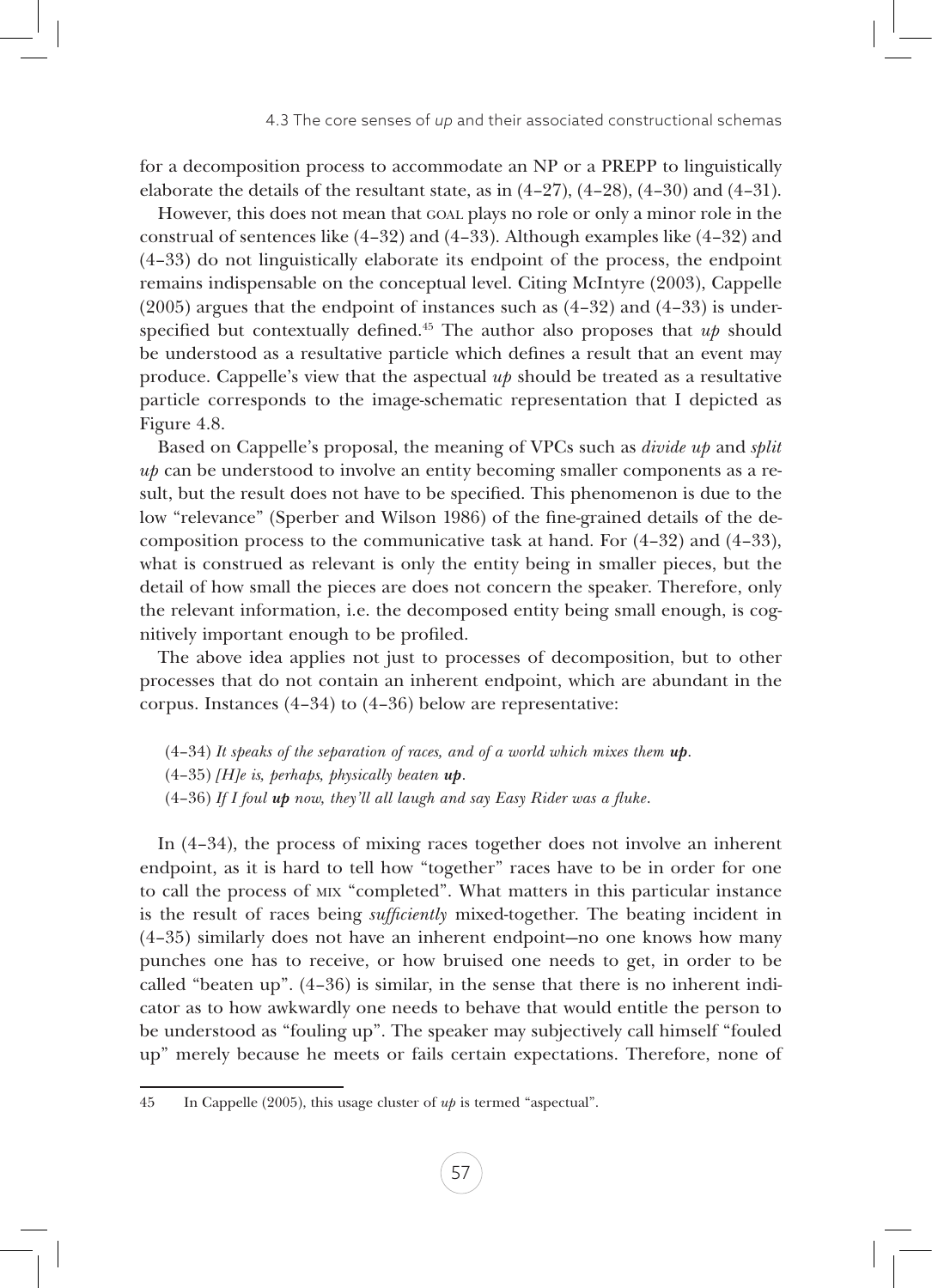the above usage events contain a specific endpoint that needs to be, or even can be, spelled out. But even so, the non-punctual processual predicates combine well with the resultative particle to give rise to an "emergent" (Fauconnier and Turner 2002) meaning—that those particular non-punctual processes reach a resultant state produced by the events. The endpoints are not specified because the definite results of something being blended, someone being beaten and someone behaving awkwardly are not relevant enough to be worth the effort for the speaker to elaborate them linguistically. What is at stake for the speaker is that as the event unfolds, the non-punctual process develops to a certain degree which is worth mentioning, or reaches a certain point which is considered to make a difference. Therefore in (4–34), the speaker linguistically formulates the event with a verb followed by the resultative particle *up* to express that the process of mixing develops into a situation where the races are mixed together enough. The beating incident in (4–35) is similarly reported with the resultative particle not because the process reaches an inherent endpoint but because it reaches a point where the victim has been considered by the speaker to be truly beaten. The use of *up* in (4–36) also profiles the tr acting awkwardly to a certain extent such that the tr is considered by the speaker to have made a joke of himself. Therefore, 'completive' is a meaning more "subjective" (Langacker 1985) than 'vertically higher' and 'approaching', and exhibits greater involvement of the consciousness of the conceptualizing subject, which constitutes a case of subjectification. I will return to this issue in Chapter 7.

This is why 'completive' should not be regarded as a monolithic whole, but consisting of four sub-clusters. Many instances in my corpus cannot be classified as a straightforward member of 'completive', since the specific final state of these events is not linguistically elaborated. However, the endpoint of the processes can still be subjectively inferred by the hearer, given what they believe to be a typical result of the particular kind of process at hand.

The conceptual representation for this cluster of usage events is rendered in Figure 4.10. Compared to the representation of previous sub-schemas in Figure 4.8, Figure 4.10 remains goal-prominent, since the resultant state is relevant but is not linguistically detailed, hence the dotted circle.

#### 4.3.3.5 Interim summary for 'completive'

In 4.3.3, I covered four constructional schemas of *up* 'completive', each having its distinct patterns of concept elaboration. There are two major points worth reiterating.

First of all, I demonstrated how 'completive' should be viewed as an extension from 'approaching' by providing a comparison between the image-schematic con-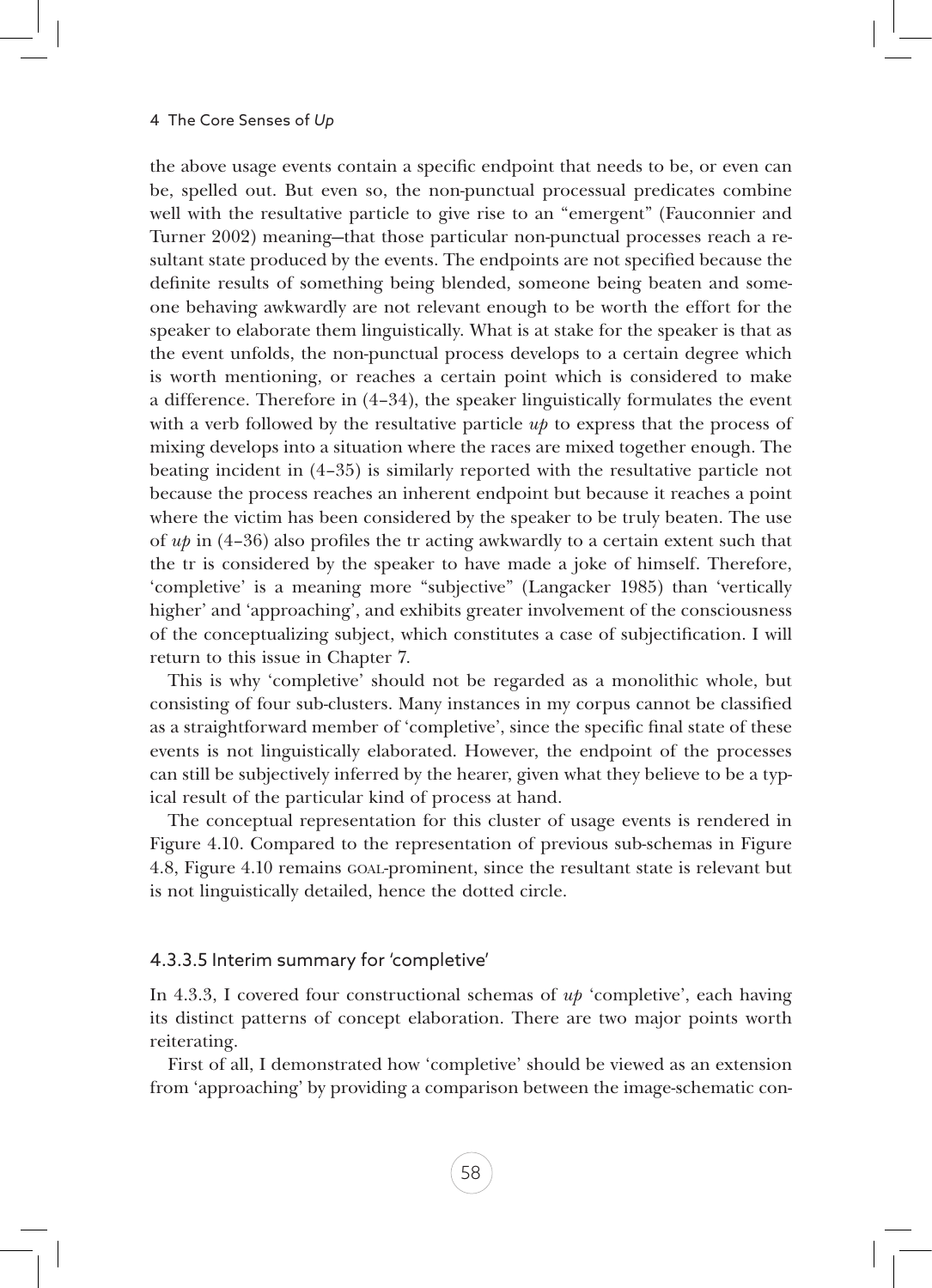

**Figure 4.10:** The image-schematic representation of usage events, the endpoint of which is relevant but unspecified

tent of 'approaching' and 'completive'. I further illustrated the gradual shift from space to time by analyzing several variants of the VPC *catch up*.<sup>46</sup>

In addition to the extension from 'approaching' to 'completive', I dealt with the usage cluster of  $[V]$  –  $[UP]$  that does not have an inherent endpoint, as opposed to the other endpoint-specified (and goal-prominent) sub-schemas covered in 4.3.3.1, 4.3.3.2 and 4.3.3.3.

Regarding 'completive', it is worth reiterating that my analysis goes one step further than Cappelle (2005), in that my scope expands to include the NP and the PREPP in the co-text of  $up$ . I discussed how exactly this conceptual endpoint can be linguistically elaborated by the NP, the PREPP, or the verb, which were argued to be unusual cases of the aspectual  $up$  in Cappelle.<sup>47</sup> For most cases, I argue that the endpoint of the processual predicate remains profiled but is not relevant enough to be linguistically specified.

<sup>46</sup> Such a gradation of semantic shift is not limited to *catch up*. Some instances of *give up* are similarly open to dual interpretations, such as *They want control over their health care. They don't want to give it up to the government*. (authentic examples of 'approaching') *They want to be in charge. They don't want to give it up*. (authentic examples between 'approaching' and 'completive') *They don't want to give up*. (constructed example of 'completive') Such a gradual semantic shift from space to time exhibits "attenuation" (Langacker 1999) instead of metaphorical mapping (Sweetser 1990), which is symptomatic of subjectification. This is a point that I will return to in Chapter 7.

<sup>47</sup> I do not agree with Cappelle's (2005) analysis of the usage events of *up* which involve an underspecified endpoint to be the 'typical' cases of the aspectual *up*. I suspect that the reason Cappelle believes such highly subjective cases to be the central members of *up* 'completive' is due to their high frequency, which the author did not specifically point out. I consider such highly subjective cases to be an extension from cases where the endpoint of the process is more specific and less subjective, with Langacker's (1990, 1999) attenuation and subjectification as an organizing principle.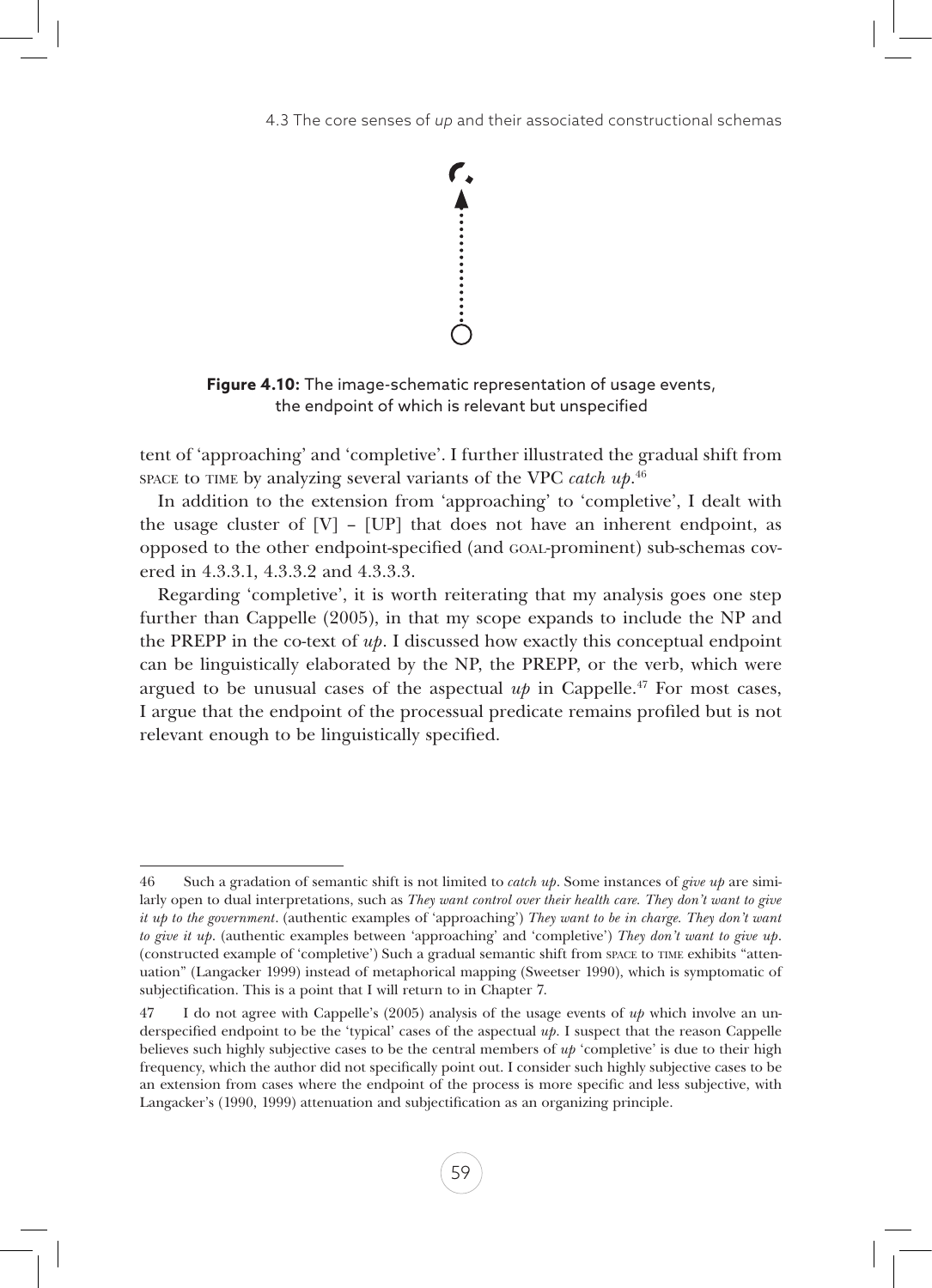# 4.3.4 Summary of the chapter

The analysis in this chapter has prepared the way for further theoretical discussion in the following chapters. By distinguishing between sub-schemas belonging to the same sense, I have shown that each sense should not be understood as a homogeneous semantic category, but as a group of principally related clusters of usages in the form of constructional schemas. I analyzed the semantic categories using two important criteria that help define a sense in PP, concept elaboration and grammatical patterning. An observation on authentic linguistic data reveals that each sense does have its own pattern of concept elaboration and grammatical profiling, as has been suggested by PP, and that distinguishing between minor clusters of usage within a sense does help better capture the relation between the senses. Table 2 below summarizes the discussion in this chapter:

|                                                              | <b>Grammatical profiling</b> | <b>Concept elaboration</b>                                                                                                                                                                |  |
|--------------------------------------------------------------|------------------------------|-------------------------------------------------------------------------------------------------------------------------------------------------------------------------------------------|--|
| 'Vertically<br>higher'                                       |                              | 1. PATH-prominent<br>2. Upward trajectory instantiated in SPACE                                                                                                                           |  |
| 'Approaching'                                                |                              | 1. Goal-prominent<br>2. Involvement of an onstage conceptualizer<br>3. Trajectory being upward only with respect<br>to the onstage conceptualizer                                         |  |
| $[V]$ - $[UP]$ as the<br>'Completive'<br>predominant pattern |                              | 1. Goal-prominent<br>2. A verb, PREPP, or NP as the source of<br>concept elaboration<br>3. GOAL possibly underspecified<br>4. Trajectory being upward at the level of<br>event structure* |  |

**Table 2:** Distinct patterns of grammatical profiling and concept elaboration for the core senses of *up*

Note: \* This particular point is an important issue that I will return to in Chapter 5.

In addition, my analysis accentuates the role of schematization and categorization in language use. In CG, a combination of symbolic assemblies takes the form of constructional schemas, which I define in terms of concept elaboration and grammatical patterning. A constructional schema can be used as a categoriz